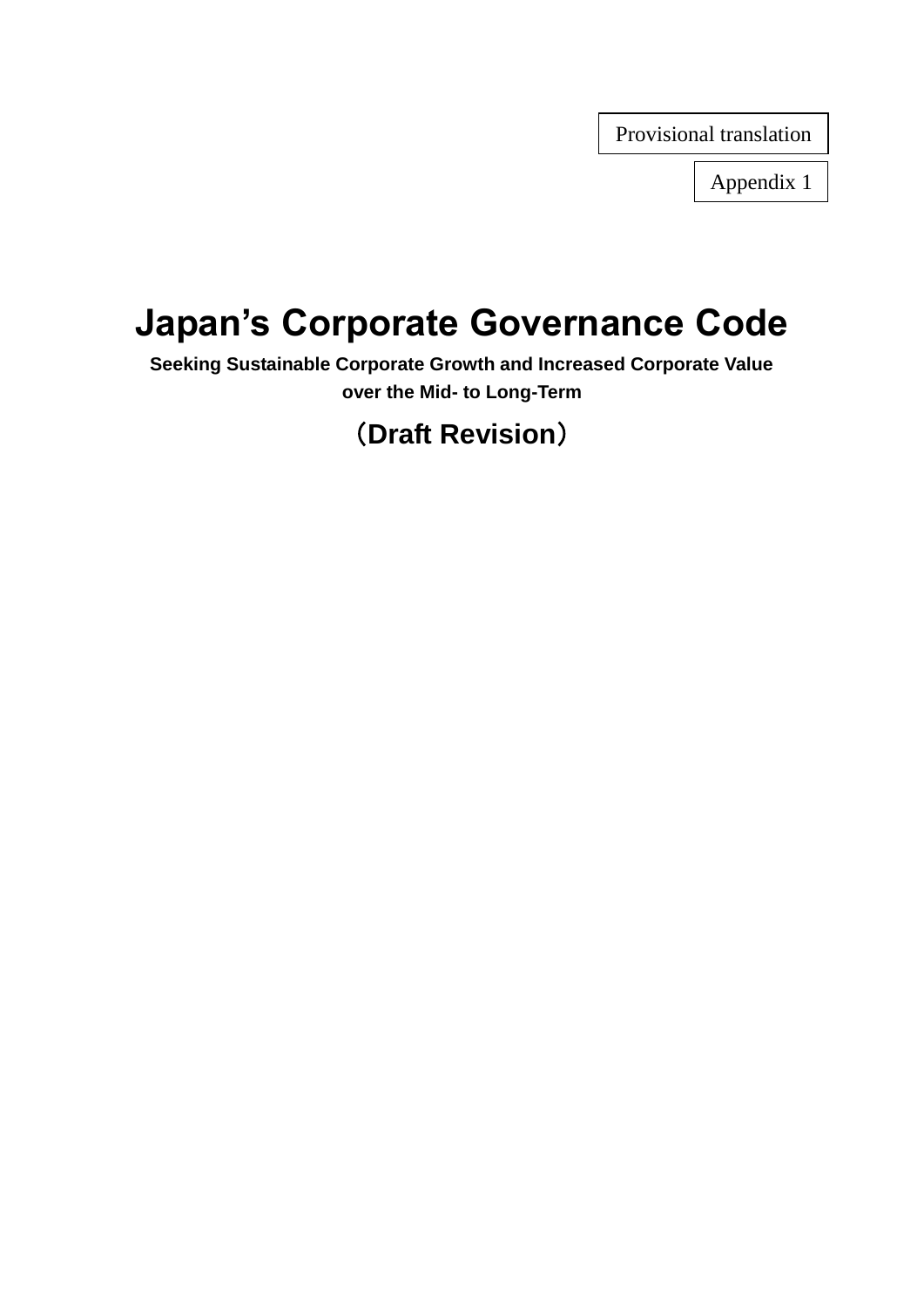#### Japan's Corporate Governance Code

In this Corporate Governance Code, "corporate governance" means a structure for transparent, fair, timely and decisive decision-making by companies, with due attention to the needs and perspectives of shareholders and also customers, employees and local communities.

This Corporate Governance Code establishes fundamental principles for effective corporate governance at listed companies in Japan. It is expected that the Code's appropriate implementation will contribute to the development and success of companies, investors and the Japanese economy as a whole through individual companies' self-motivated actions so as to achieve sustainable growth and increase corporate value over the mid- to long-term.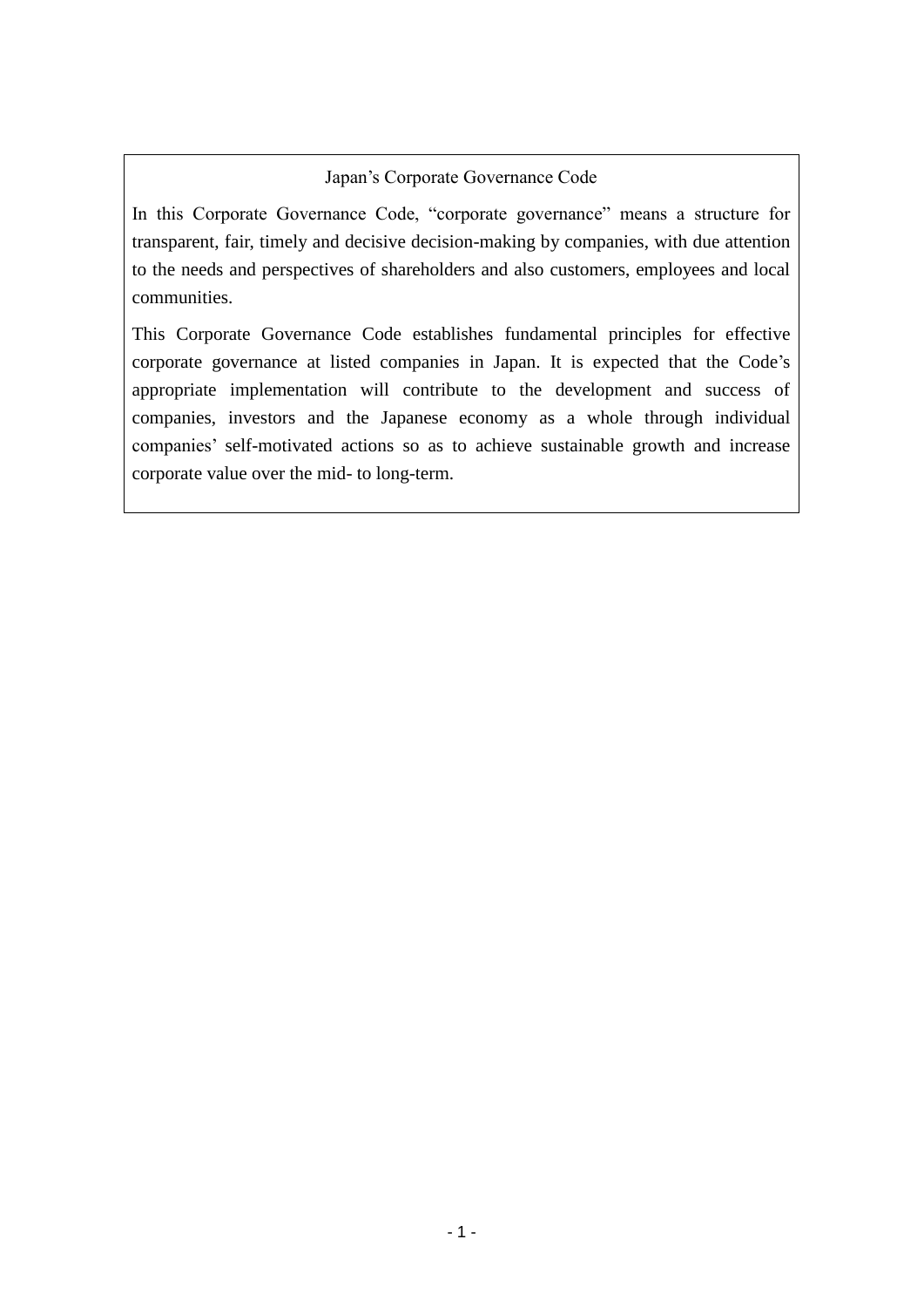## **General Principles**

#### **Securing the Rights and Equal Treatment of Shareholders**

1. Companies should take appropriate measures to fully secure shareholder rights and develop an environment in which shareholders can exercise their rights appropriately and effectively.

In addition, companies should secure effective equal treatment of shareholders.

Given their particular sensitivities, adequate consideration should be given to the issues and concerns of minority shareholders and foreign shareholders for the effective exercise of shareholder rights and effective equal treatment of shareholders.

#### **Appropriate Cooperation with Stakeholders Other Than Shareholders**

2. Companies should fully recognize that their sustainable growth and the creation of mid- to long-term corporate value are brought as a result of the provision of resources and contributions made by a range of stakeholders, including employees, customers, business partners, creditors and local communities. As such, companies should endeavor to appropriately cooperate with these stakeholders.

The board and the management should exercise their leadership in establishing a corporate culture where the rights and positions of stakeholders are respected and sound business ethics are ensured.

#### **Ensuring Appropriate Information Disclosure and Transparency**

3. Companies should appropriately make information disclosure in compliance with the relevant laws and regulations, but should also strive to actively provide information beyond that required by law. This includes both financial information, such as financial standing and operating results, and non-financial information, such as business strategies and business issues, risk, and governance.

The board should recognize that disclosed information will serve as the basis for constructive dialogue with shareholders, and therefore ensure that such information, particularly non-financial information, is accurate, clear and useful.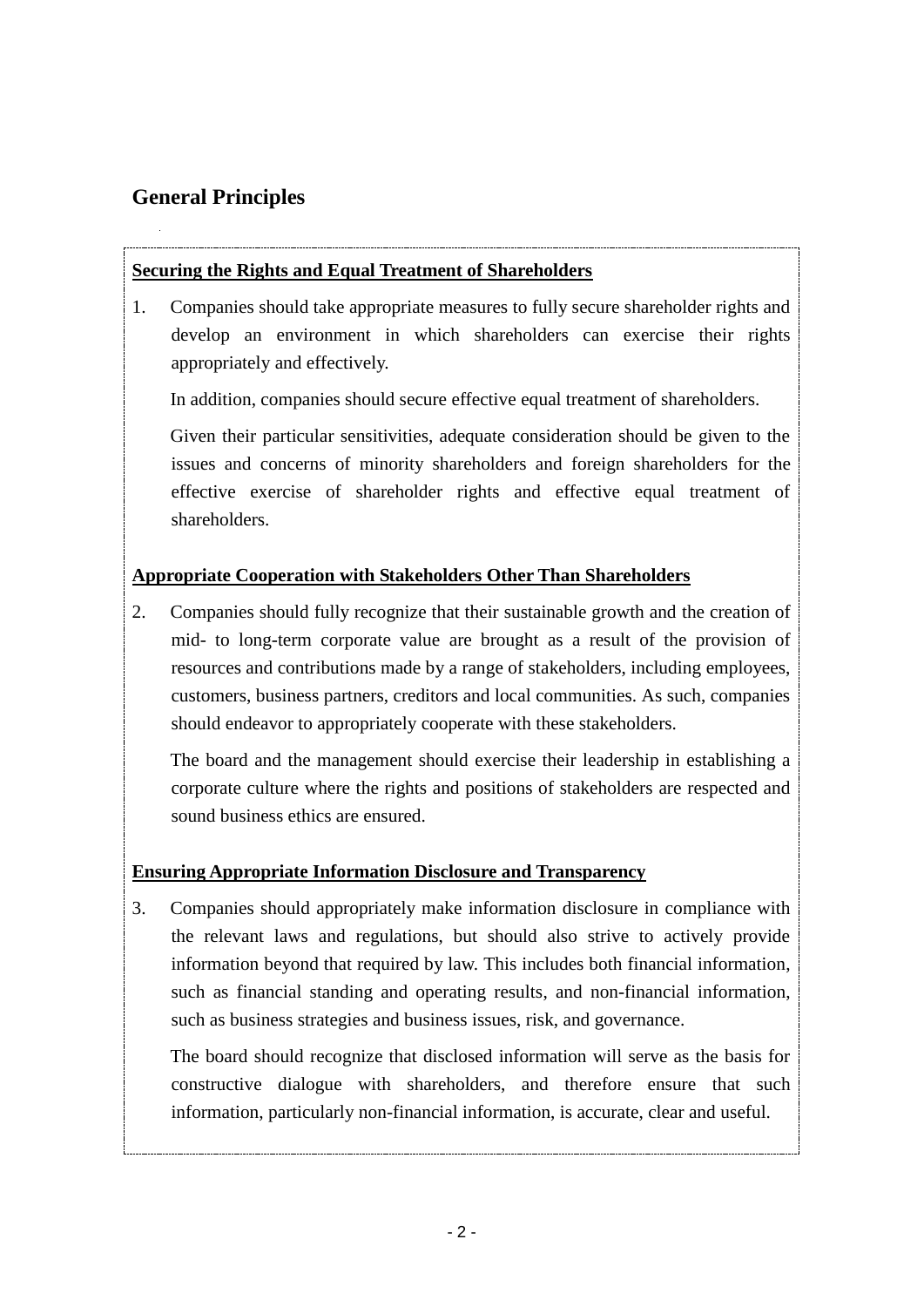#### **Responsibilities of the Board**

- 4. Given its fiduciary responsibility and accountability to shareholders, in order to promote sustainable corporate growth and the increase of corporate value over the mid- to long-term and enhance earnings power and capital efficiency, the board should appropriately fulfill its roles and responsibilities, including:
	- (1) Setting the broad direction of corporate strategy;
	- (2) Establishing an environment where appropriate risk-taking by the senior management is supported; and
	- (3) Carrying out effective oversight of directors and the management (including *shikkoyaku* and so-called *shikkoyakuin*) from an independent and objective standpoint.

Such roles and responsibilities should be equally and appropriately fulfilled regardless of the form of corporate organization – i.e., Company with *Kansayaku* Board (where a part of these roles and responsibilities are performed by *kansayaku* and the *kansayaku* board), Company with Three Committees (Nomination, Audit and Remuneration), or Company with Supervisory Committee.

#### **Dialogue with Shareholders**

5. In order to contribute to sustainable growth and the increase of corporate value over the mid- to long-term, companies should engage in constructive dialogue with shareholders even outside the general shareholder meeting.

During such dialogue, senior management and directors, including outside directors, should listen to the views of shareholders and pay due attention to their interests and concerns, clearly explain business policies to shareholders in an understandable manner so as to gain their support, and work for developing a balanced understanding of the positions of shareholders and other stakeholders and acting accordingly.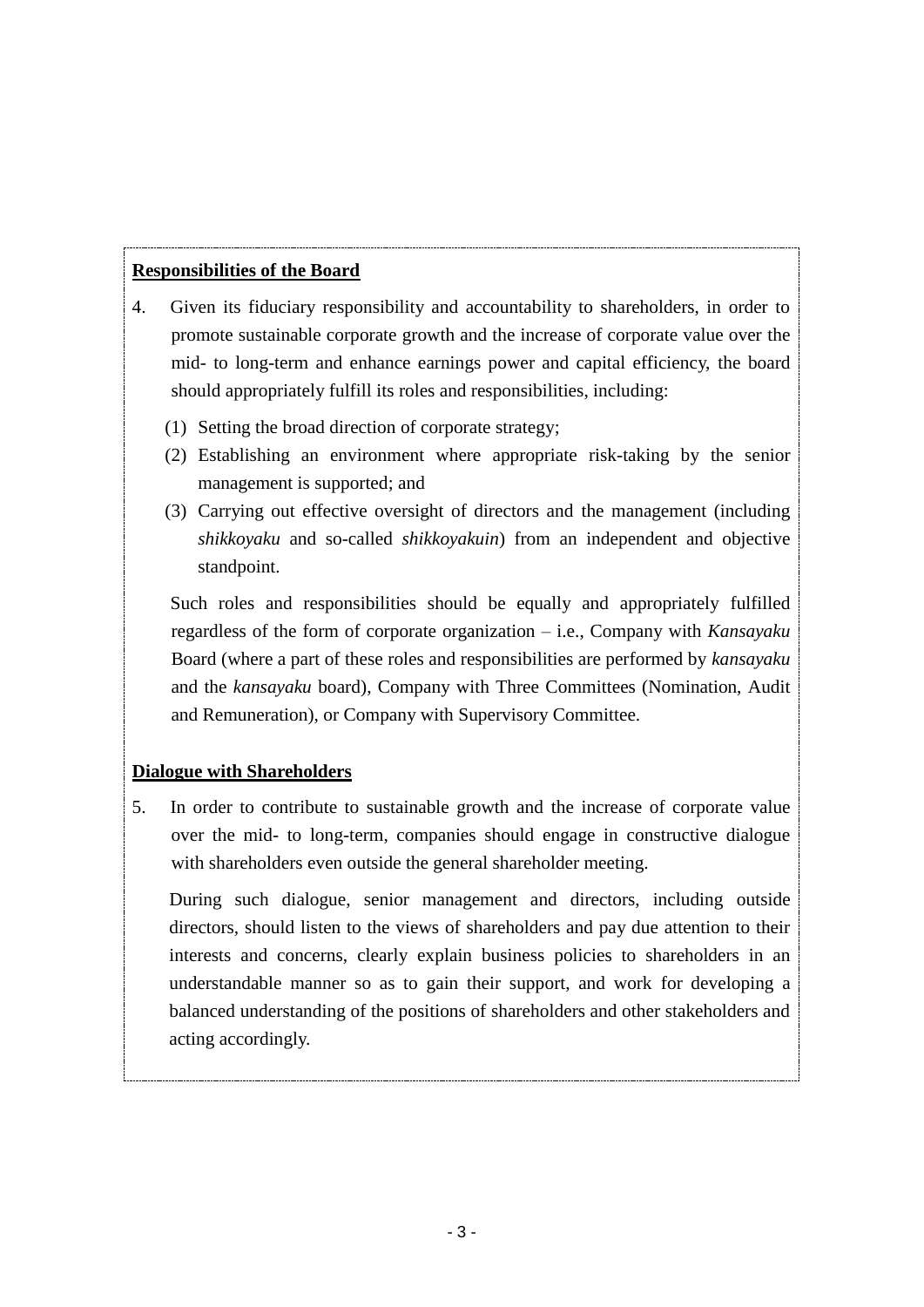## **Section 1: Securing the Rights and Equal Treatment of Shareholders**

#### **General Principle 1**

Companies should take appropriate measures to fully secure shareholder rights and develop an environment in which shareholders can exercise their rights appropriately and effectively.

In addition, companies should secure effective equal treatment of shareholders.

Given their particular sensitivities, adequate consideration should be given to the issues and concerns of minority shareholders and foreign shareholders for the effective exercise of shareholder rights and effective equal treatment of shareholders.

Notes

Companies have various stakeholders, including shareholders. Without appropriate cooperation with these stakeholders, it would be difficult for companies to achieve sustainable growth. Suppliers of capital are an important cornerstone, and shareholders are the primary starting point for corporate governance discipline. Companies should secure appropriate cooperation with shareholders and strive toward the achievement of sustainable growth by fully securing shareholder rights and providing for the smooth exercise thereof.

In addition, the Companies Act requires companies to equally treat shareholders based on the class and number of shares they hold. Gaining broad confidence of shareholders that they receive equal treatment will also contribute to strengthening support from the suppliers of capital.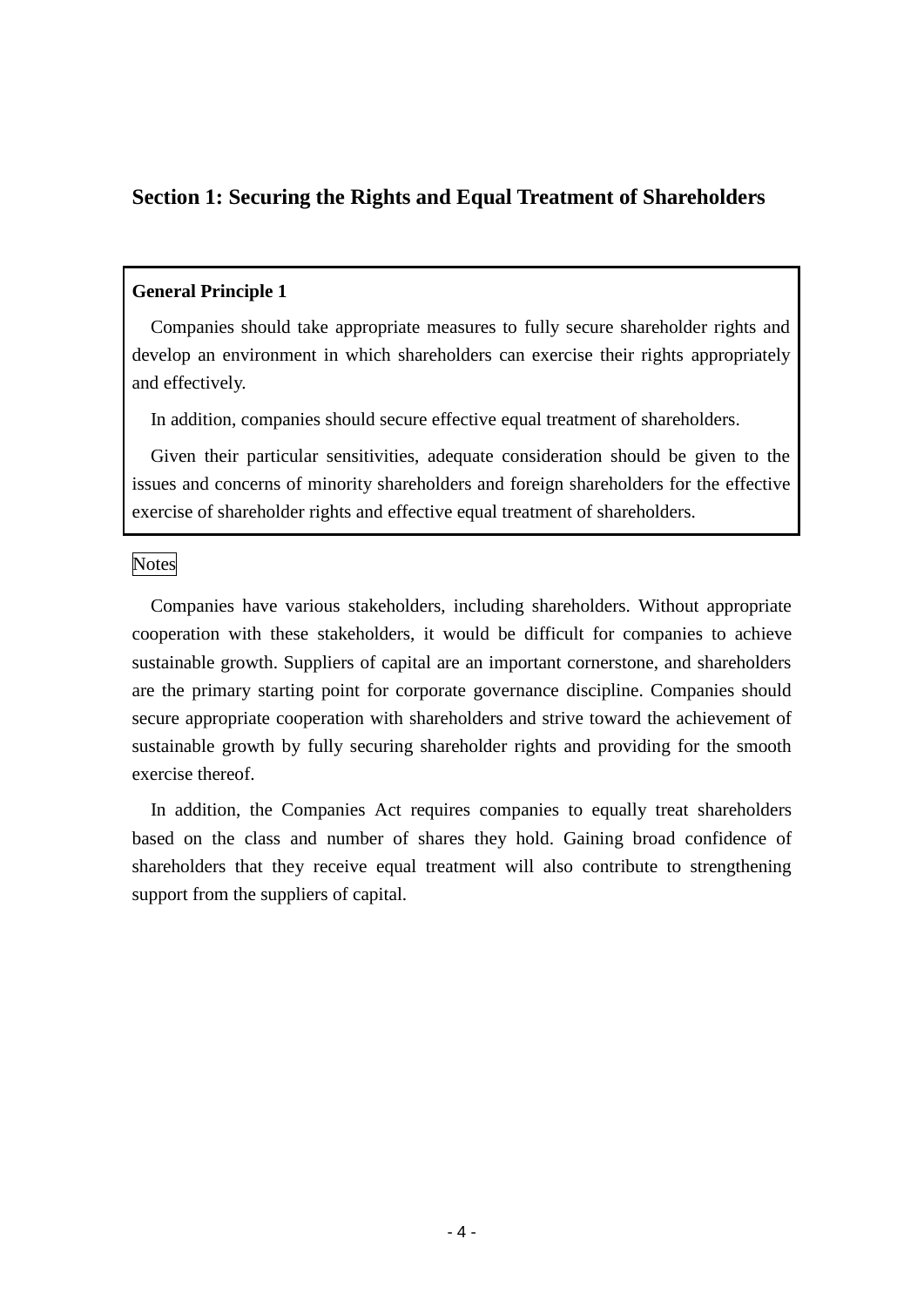#### **Principle 1.1 Securing the Rights of Shareholders**

Companies should take appropriate measures to fully secure shareholder rights, including voting rights at the general shareholder meeting.

Supplementary Principles

- 1.1.1 When the board recognizes that a considerable number of votes have been cast against a proposal by the company and the proposal was approved, it should analyze the reasons behind opposing votes and why many shareholders opposed, and should consider the need for shareholder dialogue and other measures.
- 1.1.2 When proposing to shareholders that certain powers of the general shareholder meeting be delegated to the board, companies should consider whether the board is adequately constituted to fulfill its corporate governance roles and responsibilities. If a company determines that the board is indeed adequately constituted, then it should recognize that such delegation may be desirable from the perspectives of agile decision-making and expertise in business judgment.
- 1.1.3 Given the importance of shareholder rights, companies should ensure that the exercise of shareholder rights is not impeded. In particular, adequate consideration should be given to the special rights that are recognized for minority shareholders with respect to companies and their officers, including the right to seek an injunction against illegal activities or the right to file a shareholder lawsuit, since the exercise of these rights tend to be prone to issues and concerns.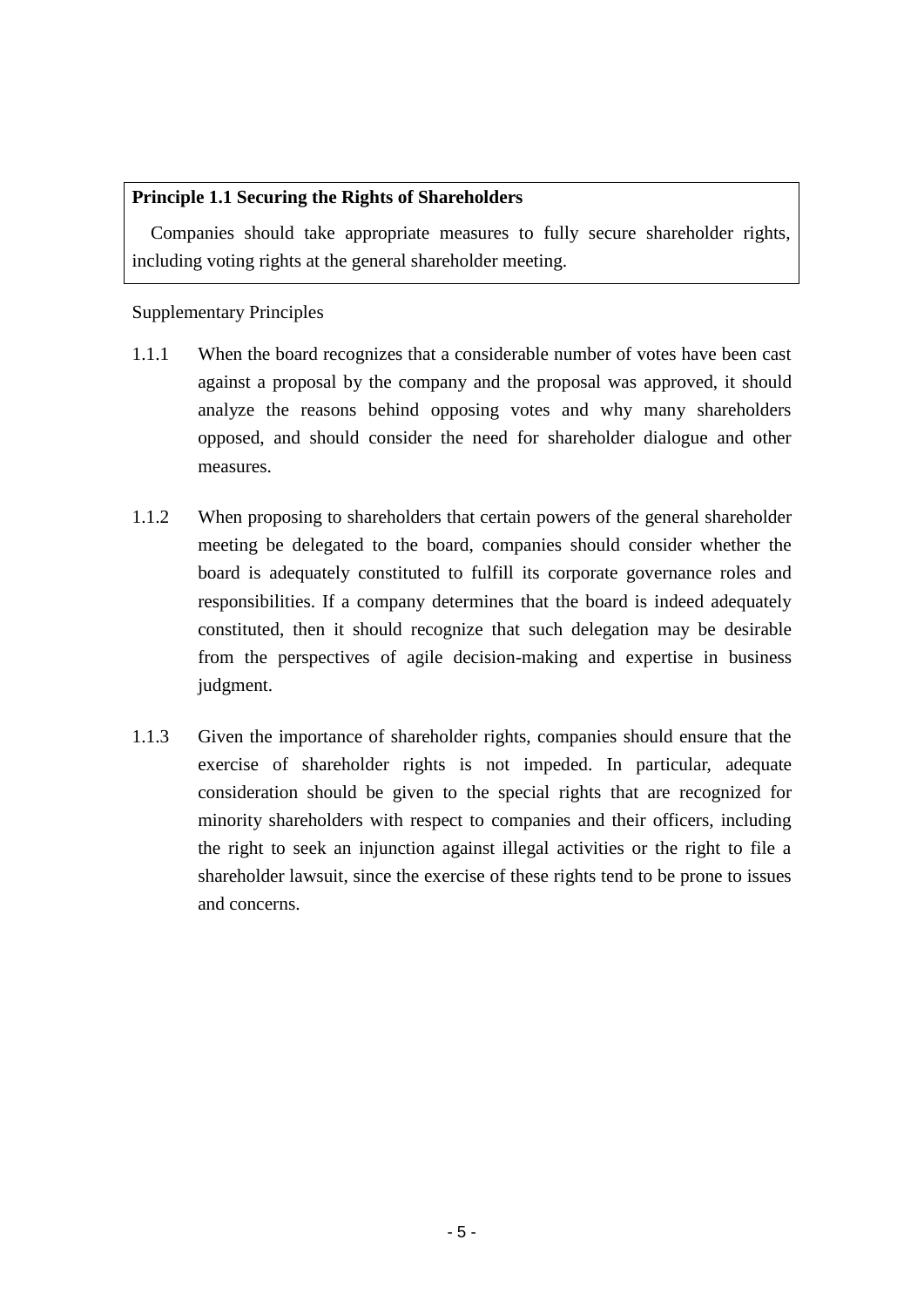#### **Principle 1.2 Exercise of Shareholder Rights at General Shareholder Meetings**

Companies should recognize that general shareholder meetings are an opportunity for constructive dialogue with shareholders, and should therefore take appropriate measures to ensure the exercise of shareholder rights at such meetings.

#### Supplementary Principles

 $\overline{a}$ 

- 1.2.1 Companies should provide accurate information to shareholders as necessary in order to facilitate appropriate decision-making at general shareholder meetings.
- 1.2.2 While ensuring the accuracy of content, companies should strive to send convening notices for general shareholder meetings early enough to give shareholders sufficient time to consider the agenda. During the period between the board approval of convening the general shareholder meeting and sending the convening notice, information included in the convening notice should be disclosed by electronic means such as through  $TDnet<sup>1</sup>$  or on the company's website.
- 1.2.3 The determination of the date of the general shareholder meeting and any associated dates should be made in consideration of facilitating sufficient constructive dialogue with shareholders and ensuring the accuracy of information necessary for such dialogue.
- 1.2.4 Bearing in mind the number of institutional and foreign shareholders, companies should take steps for the creation of an infrastructure allowing electronic voting, including the use of the Electronic Voting Platform, and the provision of English translations of the convening notices of general shareholder meeting.
- 1.2.5 In order to prepare for cases where institutional investors who hold shares in street name express an interest in advance of the general shareholder meeting in attending the general shareholder meeting or exercising voting rights,

<sup>&</sup>lt;sup>1</sup> TDnet: The Tokyo Stock Exchange operates a real-time internet service (Timely Disclosure network) which distributes the information provided by listed companies on a timely basis in accordance with its listing rules.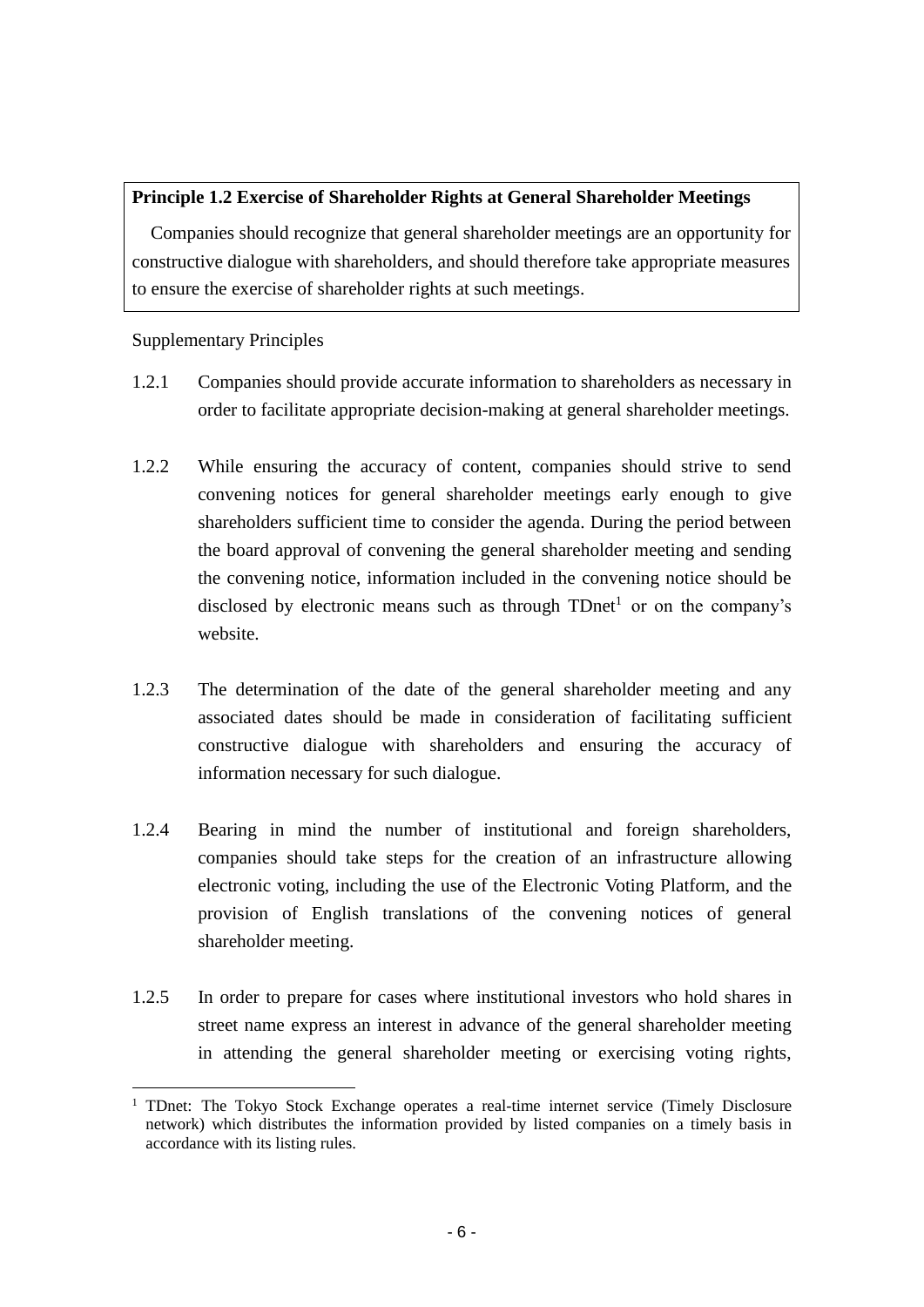companies should work with the trust bank (*shintaku ginko*) and/or custodial institutions to consider such possibility.

#### **Principle 1.3 Basic Strategy for Capital Policy**

Because capital policy may have a significant effect on shareholder returns, companies should explain their basic strategy with respect to their capital policy.

#### **Principle 1.4 Cross-Shareholdings**

When companies hold shares of other listed companies as cross-shareholdings<sup>2</sup>, they should disclose their policy with respect to doing so, including their policies regarding the reduction of cross-shareholdings. In addition, the board should examine the mid- to long-term economic rationale and future outlook of major cross-shareholdings on an annual basis, taking into consideration both associated risks and returns. The annual examination should result in the board's detailed explanation of the objective and rationale behind cross-shareholdingsannually assess whether or not to hold each individual cross-shareholding, specifically examining whether the purpose is appropriate and whether the benefits and risks from each holding cover the company's cost of capital. The results of this assessment should be disclosed.

Companies should establish and disclose specific standards with respect to the voting rights as to their cross-shareholdings, and vote in accordance with the standards.

#### Supplementary Principles

1

1.4.1 When cross-shareholders (i.e., shareholders who hold a company's shares for the purpose of cross-shareholding) indicate their intention to sell their shares, companies should not hinder the sale of the cross-held shares by, for instance, implying a possible reduction of business transactions.

<sup>2</sup> Cross-shareholding: There are cases where listed companies hold the shares of other listed companies for reasons other than pure investment purposes, for example, to strengthen business relationships. Cross-shareholdings here include not only mutual shareholdings but also unilateral ones.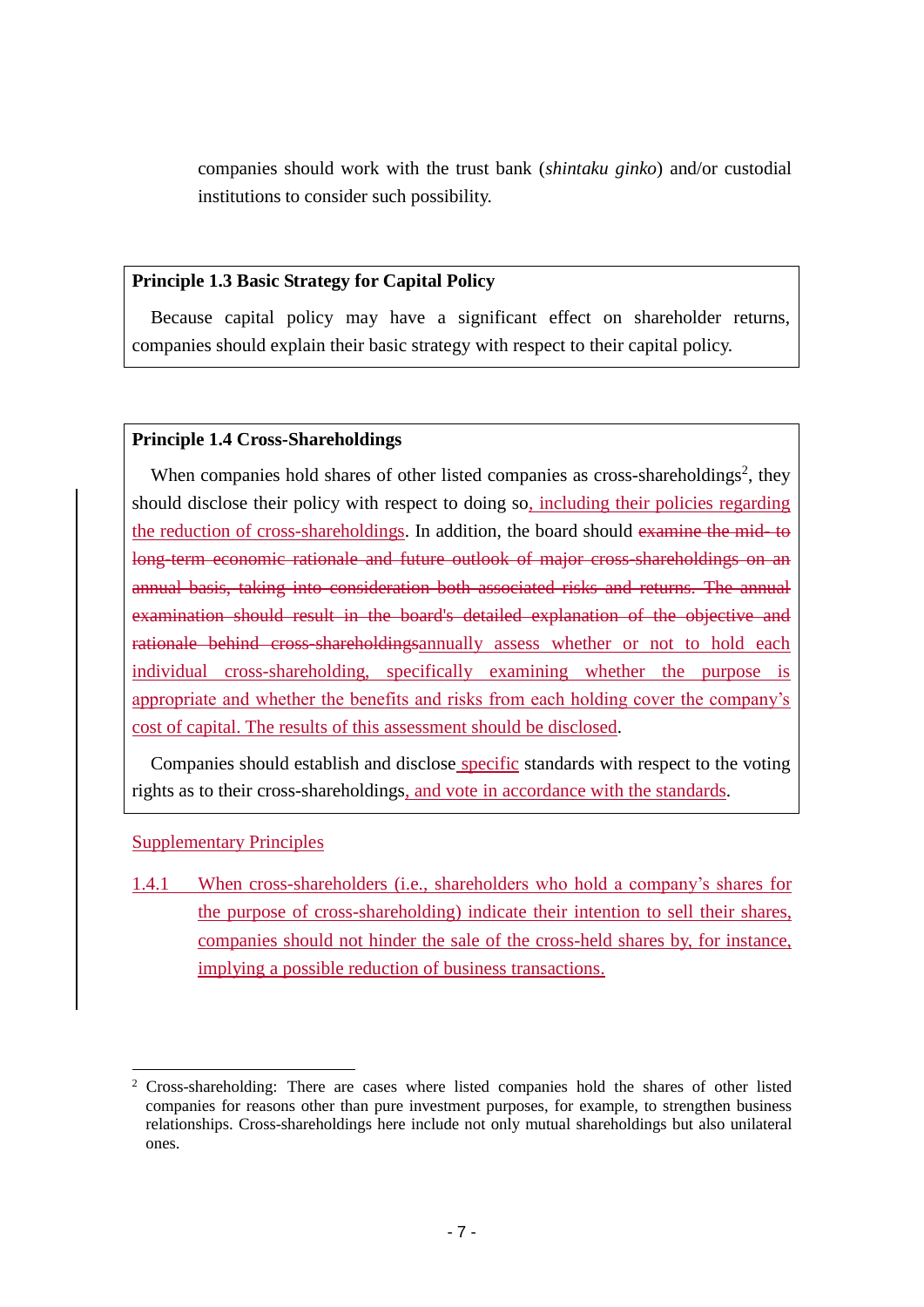1.4.2 Companies should not engage in transactions with cross-shareholders which may harm the interests of the companies or the common interests of their shareholders by, for instance, continuing the transactions without carefully examining the underlying economic rationale.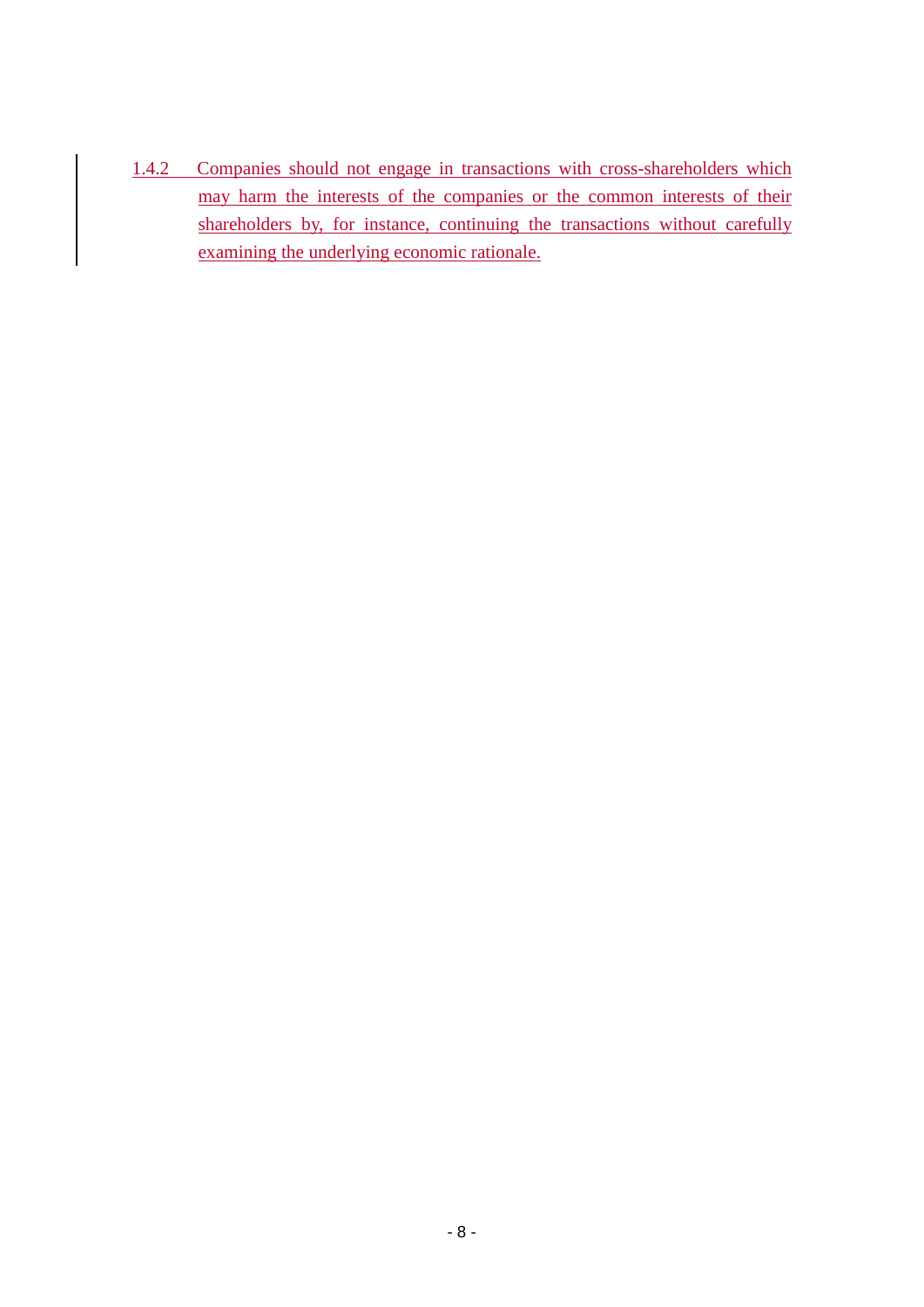#### **Principle 1.5 Anti-Takeover Measures**

Anti-takeover measures must not have any objective associated with entrenchment of the management or the board. With respect to the adoption or implementation of anti-takeover measures, the board and *kansayaku<sup>3</sup>* should carefully examine their necessity and rationale in light of their fiduciary responsibility to shareholders, ensure appropriate procedures, and provide sufficient explanation to shareholders.

Supplementary Principle

1.5.1 In case of a tender offer, companies should clearly explain the position of the board, including any counteroffers, and should not take measures that would frustrate shareholder rights to sell their shares in response to the tender offer.

#### **Principle 1.6 Capital Policy that May Harm Shareholder Interests**

With respect to a company's capital policy that results in the change of control or in significant dilution, including share offerings and management buyouts, the board and *kansayaku* should, in order not to unfairly harm the existing shareholders' interests, carefully examine the necessity and rationale from the perspective of their fiduciary responsibility to shareholders, should ensure appropriate procedures, and provide sufficient explanation to shareholders.

#### **Principle 1.7 Related Party Transactions**

When a company engages in transactions with its directors or major shareholders (i.e., related party transactions), in order to ensure that such transactions do not harm the interests of the company or the common interests of its shareholders and prevent any concerns with respect to such harm, the board should establish appropriate procedures beforehand in proportion to the importance and characteristics of the transaction. In addition to their use by the board in approving and monitoring such transactions, these procedures should be disclosed.

1

 $3$  *Kansayaku*: See Notes to the General Principle 4.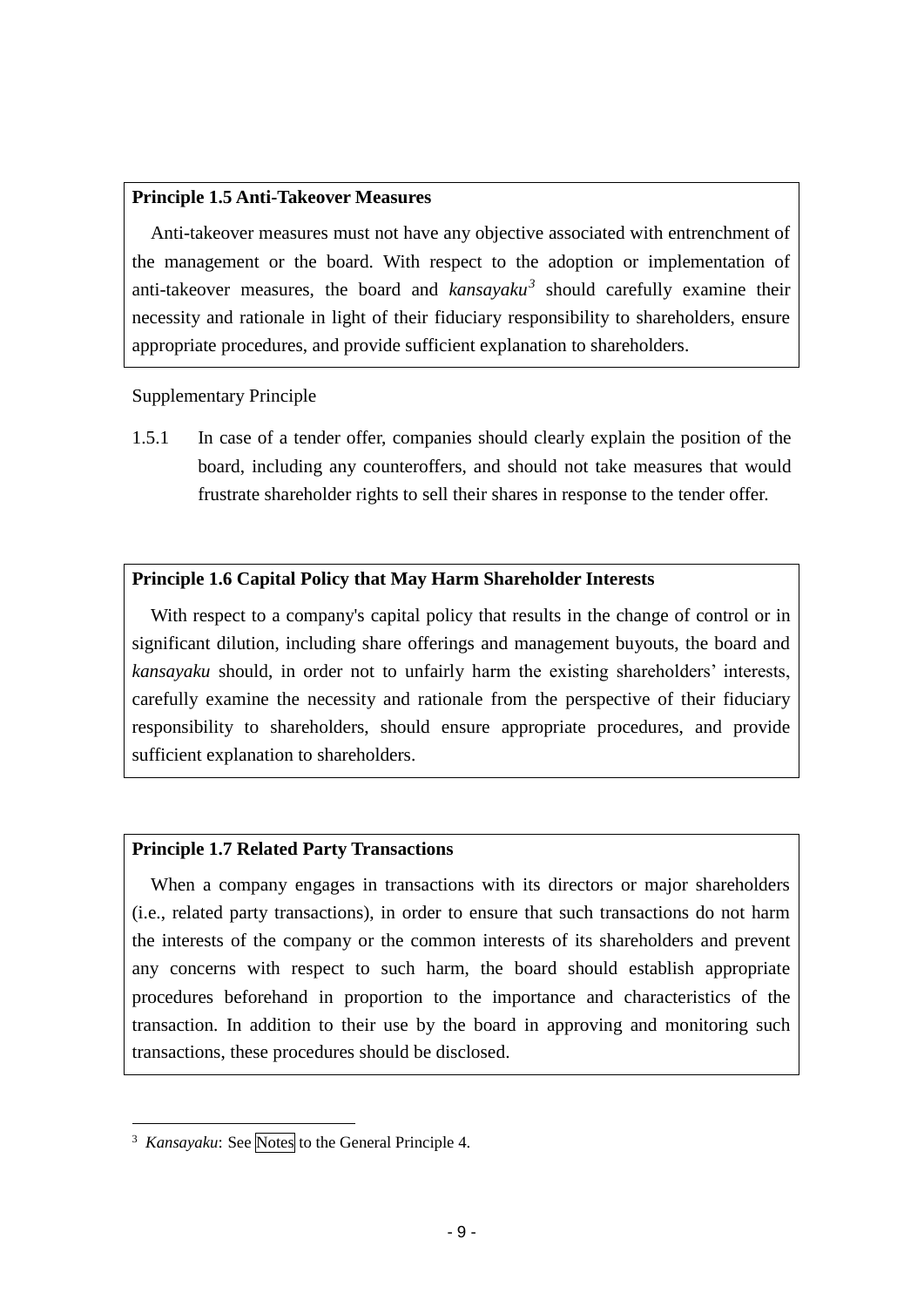## **Section 2: Appropriate Cooperation with Stakeholders Other Than Shareholders**

#### **General Principle 2**

Companies should fully recognize that their sustainable growth and the creation of mid- to long-term corporate value are brought about as a result of the provision of resources and contributions made by a range of stakeholders, including employees, customers, business partners, creditors and local communities. As such, companies should endeavor to appropriately cooperate with these stakeholders.

The board and the management should exercise their leadership in establishing a corporate culture where the rights and positions of stakeholders are respected and sound business ethics are ensured.

#### Notes

Companies have a variety of important stakeholders besides shareholders. These stakeholders include internal parties such as employees and external parties such as customers, business partners and creditors. In addition, local communities form the foundation for the on-going business activities of companies. Companies should fully recognize that appropriate cooperation with these stakeholders is indispensable in achieving sustainable growth and increasing corporate value over the mid- to long-term. Given the recent and growing interest in social and environmental problems worldwide, taking positive and proactive measures toward ESG (environmental, social and governance) matters may also be included as part of this cooperation.

The appropriate actions of companies based on the recognition of their stakeholder responsibilities will benefit the entire economy and society, which will in turn contribute to producing further benefits to companies, thereby creating a virtuous cycle.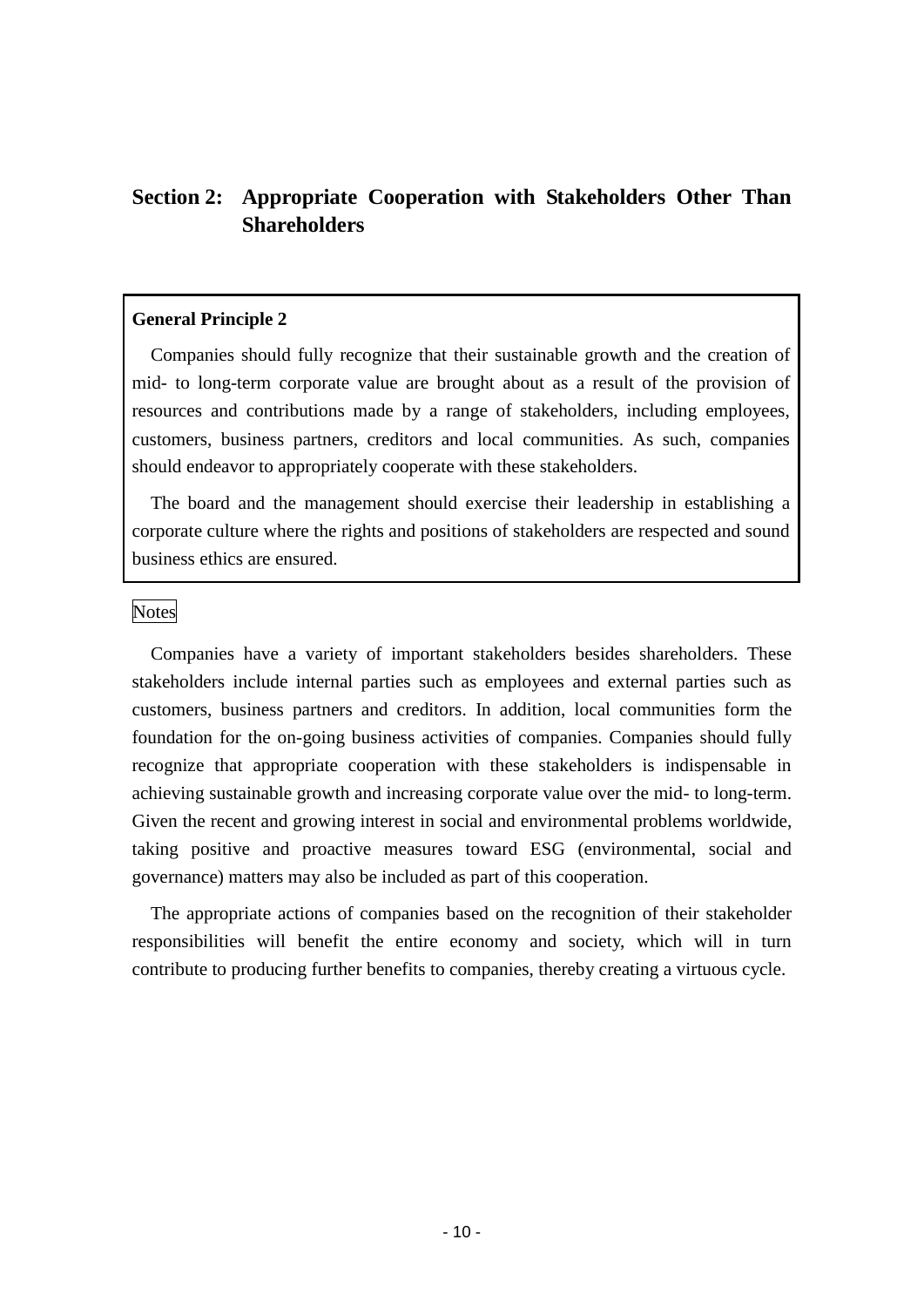## **Principle 2.1 Business Principles as the Foundation of Corporate Value Creation Over the Mid- to Long-Term**

Guided by their position concerning social responsibility, companies should undertake their businesses in order to create value for all stakeholders while increasing corporate value over the mid- to long-term. To this end, companies should draft and maintain business principles that will become the basis for such activities.

#### **Principle 2.2 Code of Conduct**

Companies should draft and implement a code of conduct for employees in order to express their values with respect to appropriate cooperation with and serving the interests of stakeholders and carrying out sound and ethical business activities. The board should be responsible for drafting and revising the code of conduct, and should ensure its compliance broadly across the organization, including the front line of domestic and global operations.

#### Supplementary Principle

2.2.1 The board should review regularly (or where appropriate) whether or not the code of conduct is being widely implemented. The review should focus on the substantive assessment of whether the company's corporate culture truly embraces the intent and spirit of the code of conduct, and not solely on the form of implementation and compliance.

#### **Principle 2.3 Sustainability Issues, Including Social and Environmental Matters**

Companies should take appropriate measures to address sustainability issues, including social and environmental matters.

#### Supplementary Principle

2.3.1 With the recognition that dealing with sustainability issues is an important element of risk management, the board should take appropriate actions to this end. Given the increasing demand and interest with respect to sustainability issues in recent years, the board should consider addressing these matters positively and proactively.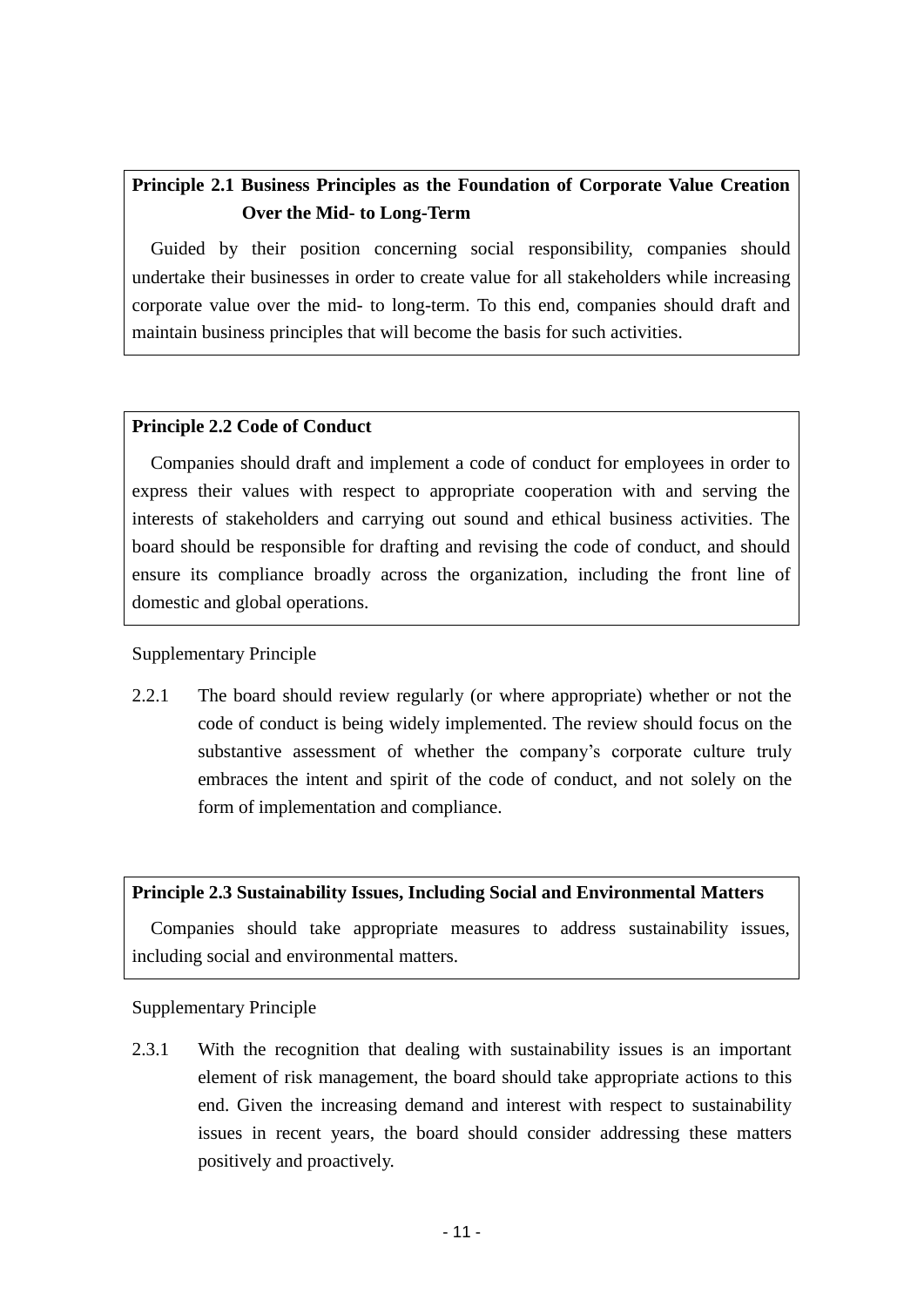#### **Principle 2.4 Ensuring Diversity, Including Active Participation of Women**

Companies should recognize that the existence of diverse perspectives and values reflecting a variety of experiences, skills and characteristics is a strength that supports their sustainable growth. As such, companies should promote diversity of personnel, including the active participation of women.

#### **Principle 2.5 Whistleblowing**

Companies should establish an appropriate framework for whistleblowing such that employees can report illegal or inappropriate behavior, disclosures, or any other serious concerns without fear of suffering from disadvantageous treatment. Also, the framework should allow for an objective assessment and appropriate response to the reported issues, and the board should be responsible for both establishing this framework, and ensuring and monitoring its enforcement.

Supplementary Principle

2.5.1 As a part of establishing a framework for whistleblowing, companies should establish a point of contact that is independent of the management (for example, a panel consisting of outside directors<sup>4</sup> and outside  $kansayaku^5$ ). In addition, rules should be established to secure the confidentiality of the information provider and prohibit any disadvantageous treatment.

<sup>1</sup> <sup>4</sup> Outside director: A director who satisfies certain requirements such as not holding specific positions, including the position of executive director, in the company or its subsidiaries (Article 2, Paragraph 15 of the Companies Act). Furthermore, matters such as not holding a specific position in the parent company or other subsidiaries and not having specific kinship ties with controlling shareholders will be also required for outside directors after the 2014 amendments to the Companies Act.

<sup>5</sup> Outside *kansayaku*: A *kansayaku* who satisfies certain requirements such as not holding specific positions, including the position of director, in the company or its subsidiaries (Article 2, Paragraph 16 of the Companies Act). Furthermore, matters such as not holding a specific position in the parent company or other subsidiaries and not having specific kinship ties with controlling shareholders will be also required for outside *kansayaku* after the 2014 amendments to the Companies Act.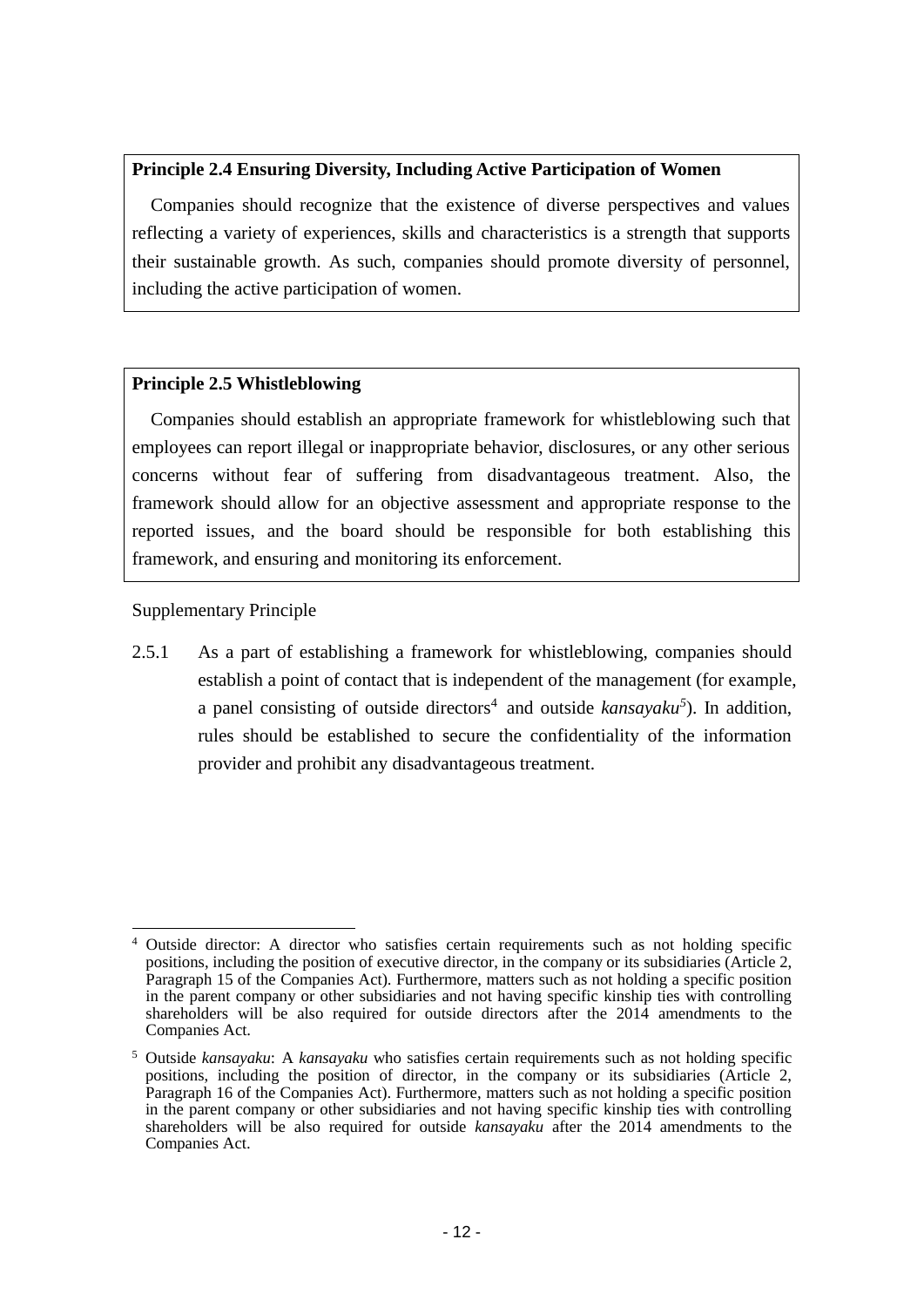#### **Principle 2.6 Roles of Corporate Pension Funds as Asset Owners**

Because the management of corporate pension funds impacts stable asset formation for employees and companies' own financial standing, companies should take and disclose measures to improve human resources and operational practices, such as the recruitment or assignment of qualified persons, in order to increase the investment management expertise of corporate pension funds (including stewardship activities such as monitoring the asset managers of corporate pension funds), thus making sure that corporate pension funds perform their roles as asset owners. Companies should ensure that conflicts of interest which could arise between pension fund beneficiaries and companies are appropriately managed.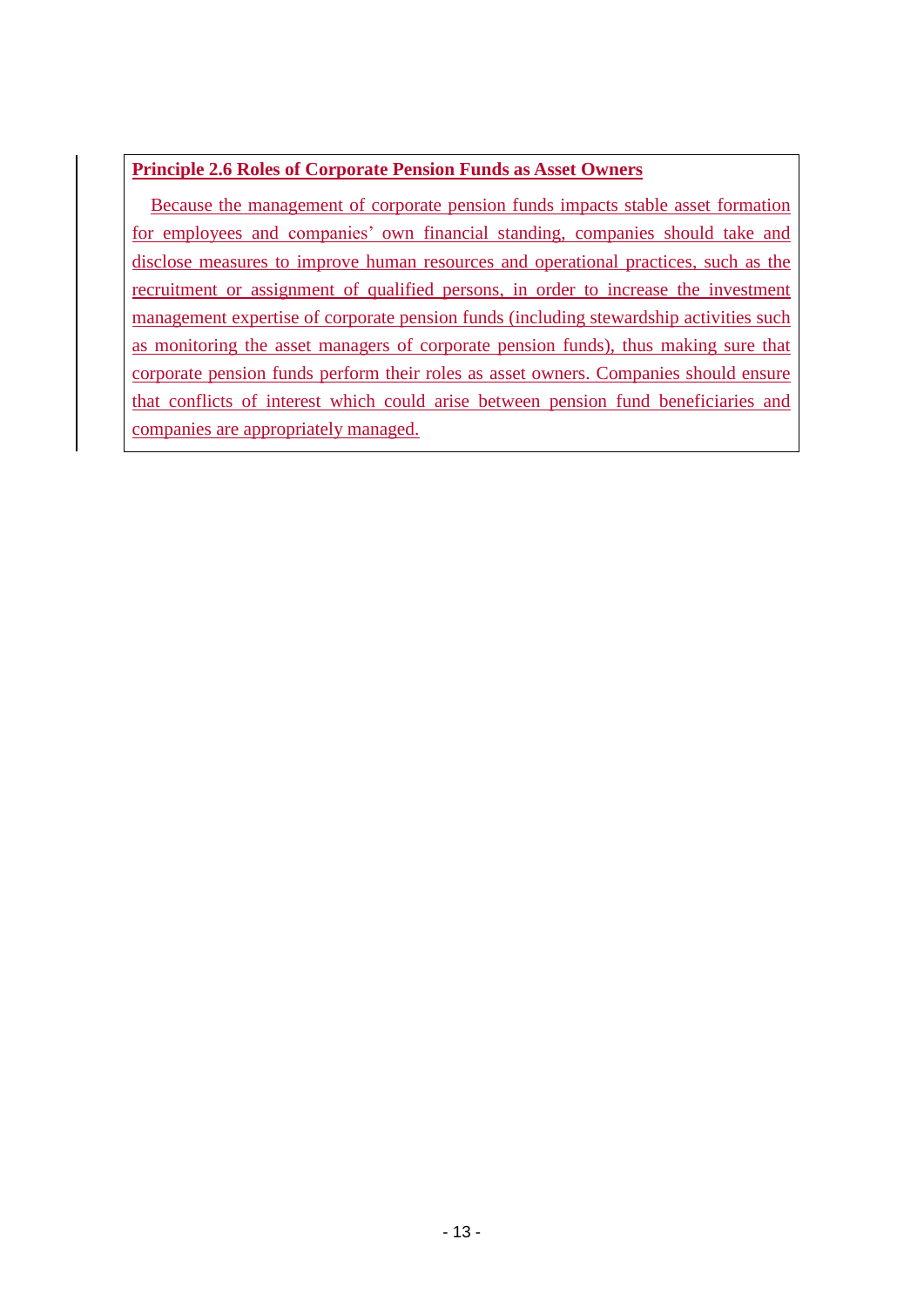## **Section 3: Ensuring Appropriate Information Disclosure and Transparency**

#### **General Principle 3**

Companies should appropriately make information disclosure in compliance with the relevant laws and regulations, but should also strive to actively provide information beyond that required by law. This includes both financial information, such as financial standing and operating results, and non-financial information, such as business strategies and business issues, risk and governance.

The board should recognize that disclosed information will serve as the basis for constructive dialogue with shareholders, and therefore ensure that such information, particularly non-financial information, is accurate, clear and useful.

Notes

1

Companies are legally required to disclose a wide range of information. The timely and appropriate disclosure of information in accordance with the relevant laws and regulations is essential for investor protection and securing market confidence. The board, *kansayaku*, the *kansayaku* board<sup>6</sup> and external auditors all bear an important responsibility in this regard, starting with the establishment of an appropriate internal control system as to financial information.

Companies should actively strive to provide information other than what is required by laws and regulations.

It has been noted that while the quantitative part of financial statements of Japanese companies conform to a standard format and therefore excel with respect to comparability, qualitative and non-financial information is often boiler-plate and lacking in detail, therefore less valuable. The board should actively commit to ensure that disclosed information, including non-financial information, is as valuable and useful as possible.

Irrespective of whether the disclosed information is required by law, the appropriate provision of information is an effective means to develop a shared awareness and

<sup>&</sup>lt;sup>6</sup> *Kansayaku* board: See Notes to the General Principle 4.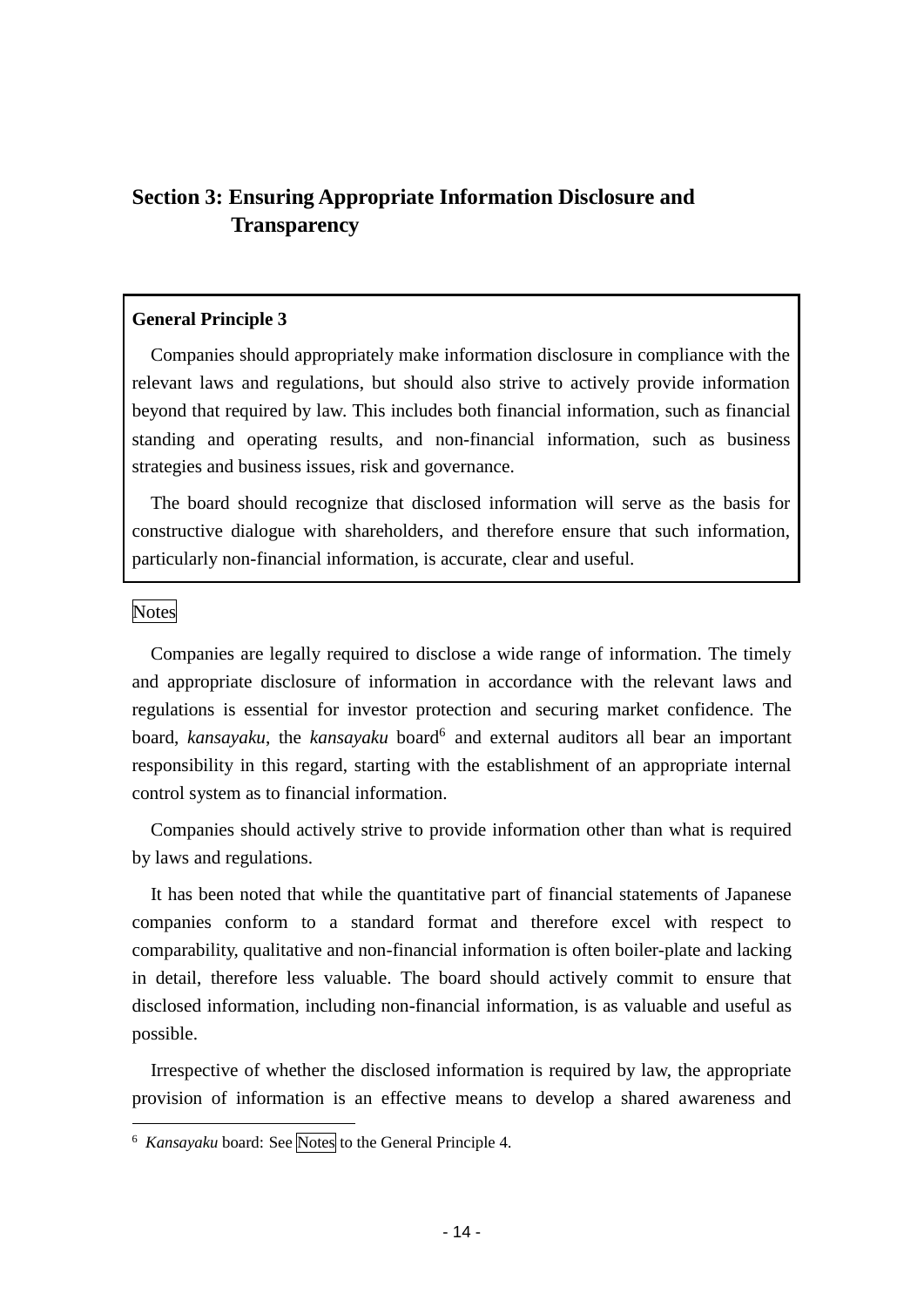understanding with shareholders and other stakeholders, in particular given that as outsiders they suffer from information asymmetry. Appropriate information disclosure will also contribute to constructive dialogue based on Japan's Stewardship Code.

#### **Principle 3.1 Full Disclosure**

In addition to making information disclosure in compliance with relevant laws and regulations, companies should disclose and proactively provide the information listed below (along with the disclosures specified by the principles of the Code) in order to enhance transparency and fairness in decision-making and ensure effective corporate governance:

- i) Company objectives (e.g., business principles), business strategies and business plans;
- ii) Basic views and guidelines on corporate governance based on each of the principles of the Code;
- iii) Board policies and procedures in determining the remuneration of the senior management and directors;
- iv) Board policies and procedures in the appointment/dismissal of the senior management and the nomination of directors and *kansayaku* candidates; and
- v) Explanations with respect to the individual appointments/dismissals and nominations based on iv).

Supplementary Principles

- 3.1.1 These disclosures, including disclosures in compliance with relevant laws and regulations, should add value for investors, and the board should ensure that information is not boiler-plate or lacking in detail.
- 3.1.2 Bearing in mind the number of foreign shareholders, companies should, to the extent reasonable, take steps for providing English language disclosures.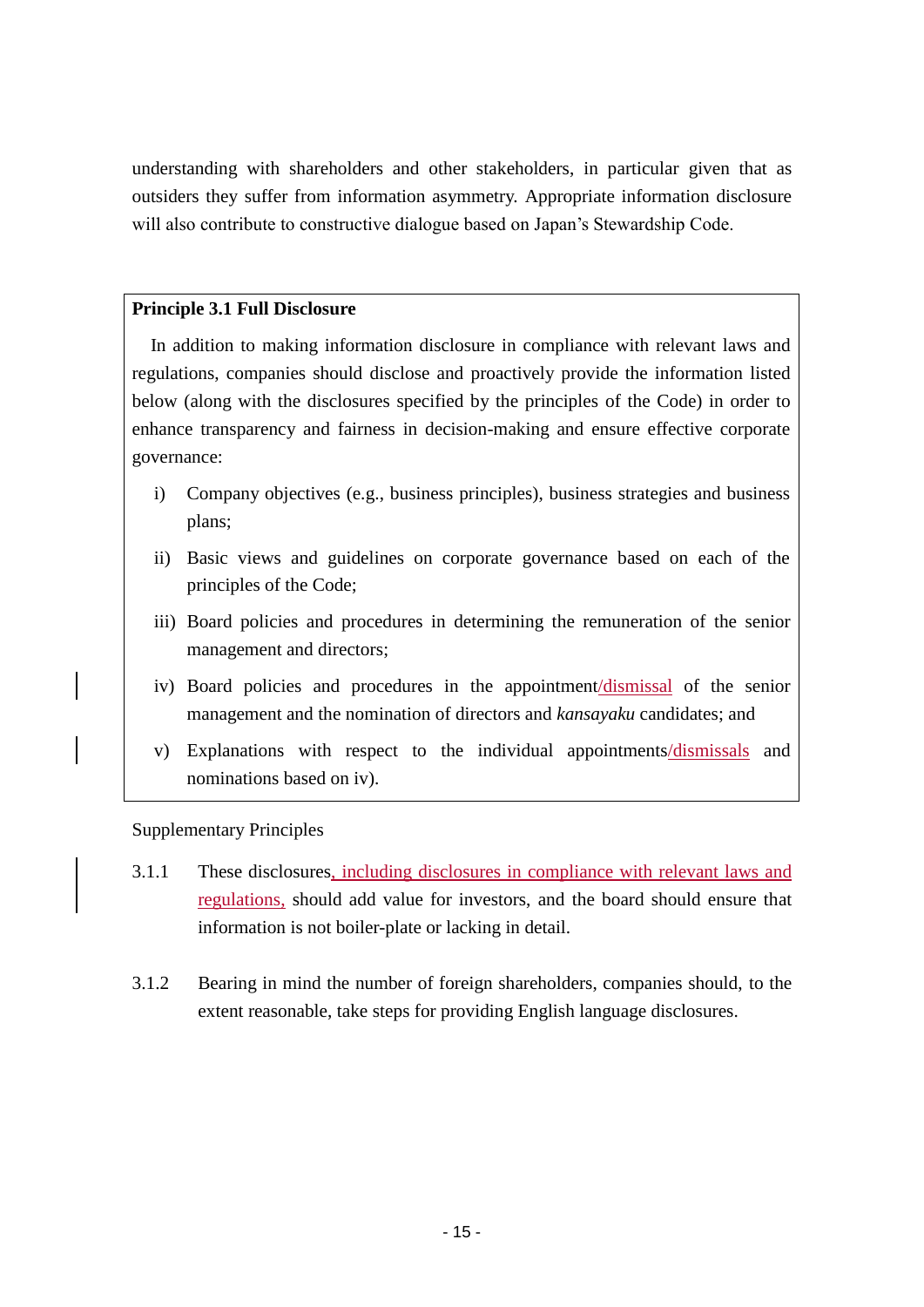#### **Principle 3.2 External Auditors**

External auditors and companies should recognize the responsibility that external auditors owe toward shareholders and investors, and take appropriate steps to secure the proper execution of audits.

#### Supplementary Principles

- 3.2.1 The *kansayaku* board should, at minimum, ensure the following:
	- i) Establish standards for the appropriate selection of external auditor candidates and proper evaluation of external auditors; and
	- ii) Verify whether external auditors possess necessary independence and expertise to fulfill their responsibilities.
- 3.2.2 The board and the *kansayaku* board should, at minimum, ensure the following:
	- i) Give adequate time to ensure high quality audits;
	- ii) Ensure that external auditors have access, such as via interviews, to the senior management including the CEO and the CFO;
	- iii) Ensure adequate coordination between external auditors and each of the *kansayaku* (including attendance at the *kansayaku* board meetings), the internal audit department and outside directors; and
	- iv) Ensure that the company is constituted in the way that it can adequately respond to any misconduct, inadequacies or concerns identified by the external auditors.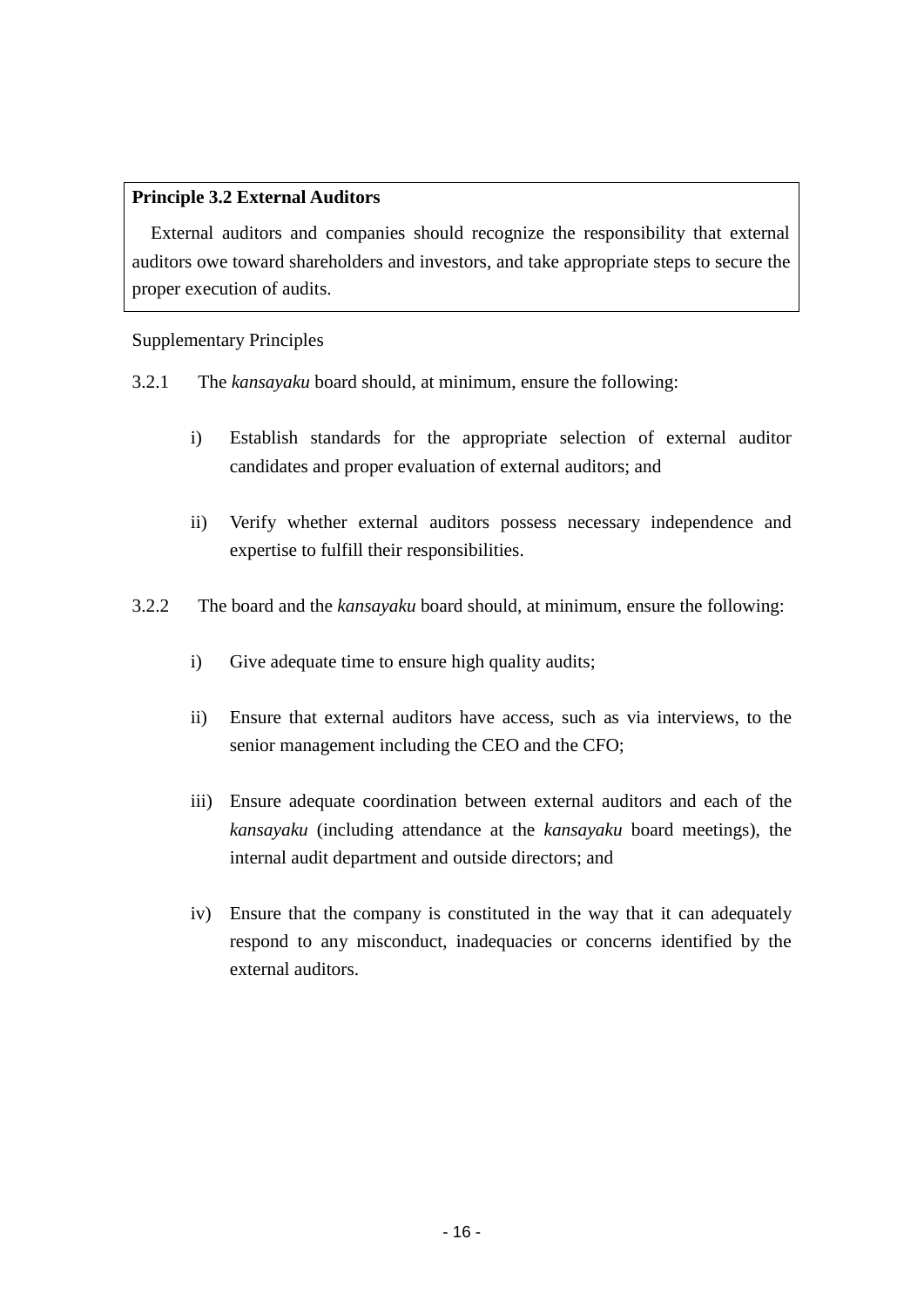### **Section 4: Responsibilities of the Board**

#### **General Principle 4**

Given its fiduciary responsibility and accountability to shareholders, in order to promote sustainable corporate growth and the increase of corporate value over the midto long-term and enhance earnings power and capital efficiency, the board should appropriately fulfill its roles and responsibilities, including:

- (1) Setting the broad direction of corporate strategy;
- (2) Establishing an environment where appropriate risk-taking by the senior management is supported; and
- (3) Carrying out effective oversight of directors and the management (including *shikkoyaku<sup>7</sup>* and so-called *shikkoyakuin<sup>8</sup>* ) from an independent and objective standpoint.

Such roles and responsibilities should be equally and appropriately fulfilled regardless of the form of corporate organization – i.e., Company with *Kansayaku* Board (where a part of these roles and responsibilities are performed by *kansayaku* and the *kansayaku* board), Company with Three Committees (Nomination, Audit and Remuneration) or Company with Supervisory Committee.

Notes

1

Companies may choose one of three main forms of organizational structure under the Companies Act (Revised in 2014): Company with *Kansayaku* Board, Company with Three Committees (Nomination, Audit and Remuneration), or Company with Supervisory Committee. A Company with *Kansayaku* Board is a system unique to Japan

<sup>7</sup> *Shikkoyaku*: According to the Companies Act, Companies with Three Committees (Nomination, Audit and Remuneration) must appoint one or more *shikkoyaku* from directors or non-directors by a resolution of the board and delegate business administration to *shikkoyaku*. Also, authority to make certain kinds of business decisions may be delegated to *shikkoyaku*.

<sup>8</sup> *Shikkoyakuin*: There are cases where a Company with *Kansayaku* Board or a Company with Supervisory Committee creates positions with the title of "*shikkoyakuin*" for persons who are delegated by the board a certain range of discretion regarding business administration. Unlike *shikkoyaku* in Companies with Three Committees (Nomination, Audit and Remuneration), *shikkoyakuin* is not a statutory position.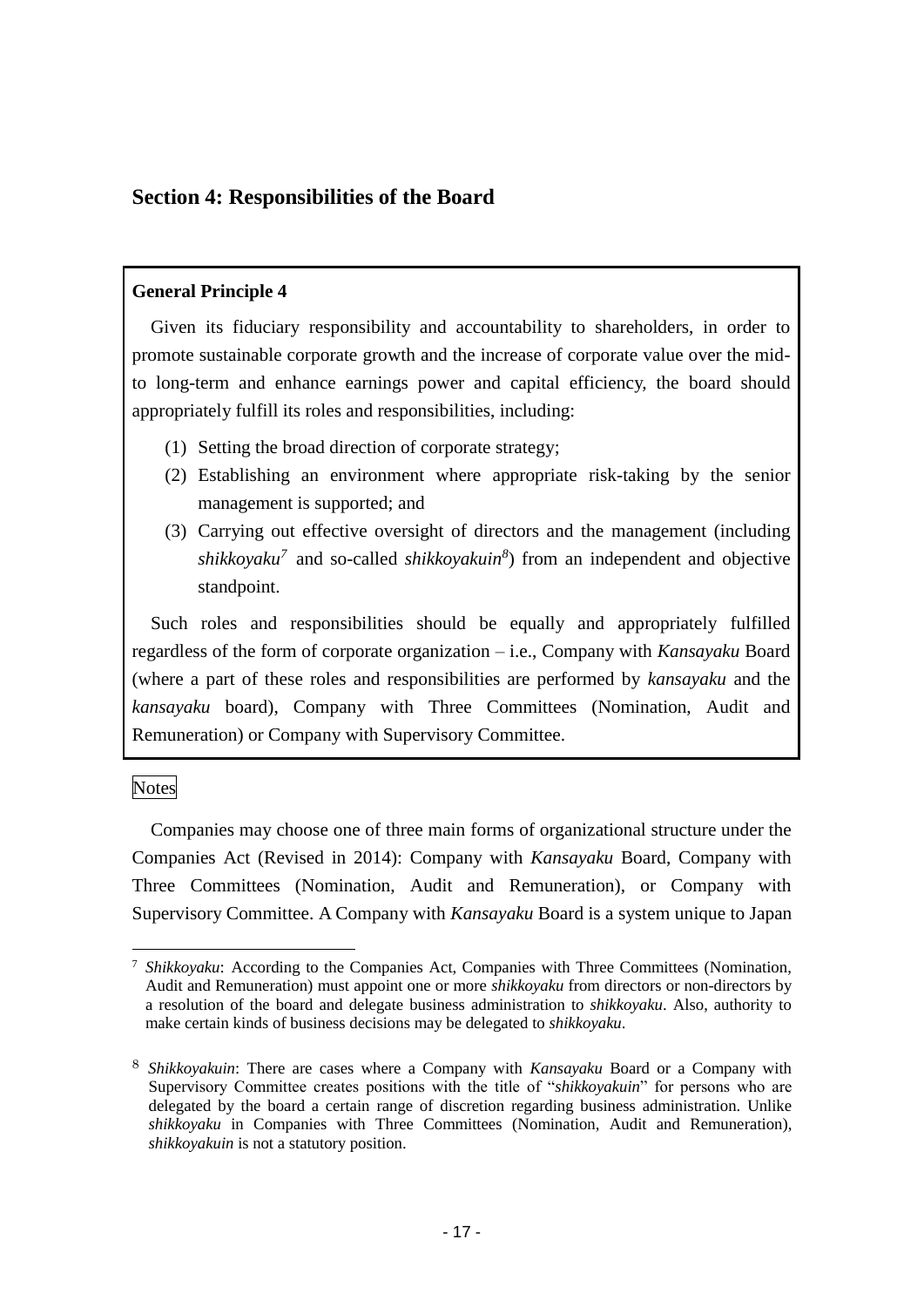in which certain governance functions are assumed by the board, *kansayaku* and the *kansayaku* board. Under this system, *kansayaku* audit the performance of duties by directors and the management and have investigation power by law. Also, to secure both independence and high-level information gathering power, not less than half of *kansayaku,* as appointed at the general shareholder meeting, must be outside *kansayaku*, and at least one full-time *kansayaku* must also be appointed. The latter two forms of organizational structure are similar to companies in other countries where committees are established under the board and assigned certain responsibilities with the aim of strengthening monitoring functions. Irrespective of which form of organizational structure is adopted, what is important is that the various institutions within the company effectively and fully execute their responsibilities through creativity and ingenuity.

One of the major objectives of establishing the Code is to promote transparent, fair, timely and decisive decision-making by Japanese companies. The possibility cannot be ruled out that, due to changes in the external environment or other factors, a decision made by a company ultimately results in losses for the company. In such a circumstance, the reasonableness of the decision-making process at the time of the decision is generally considered an important factor in determining whether or not the management and directors should owe personal liability for damages. The Code includes principles and practices that are expected to contribute to such a reasonable decision-making process, and promote transparency, fairness, timeliness and decisiveness as well.

#### **Principle 4.1 Roles and Responsibilities of the Board (1)**

The board should view the establishment of corporate goals (business principles, etc.) and the setting of strategic direction as one major aspect of its roles and responsibilities. It should engage in constructive discussion with respect to specific business strategies and business plans, and ensure that major operational decisions are based on the company's strategic direction.

#### Supplementary Principles

4.1.1 The board should clearly specify its own decisions as well as both the scope and content of the matters delegated to the management, and disclose a brief summary thereof.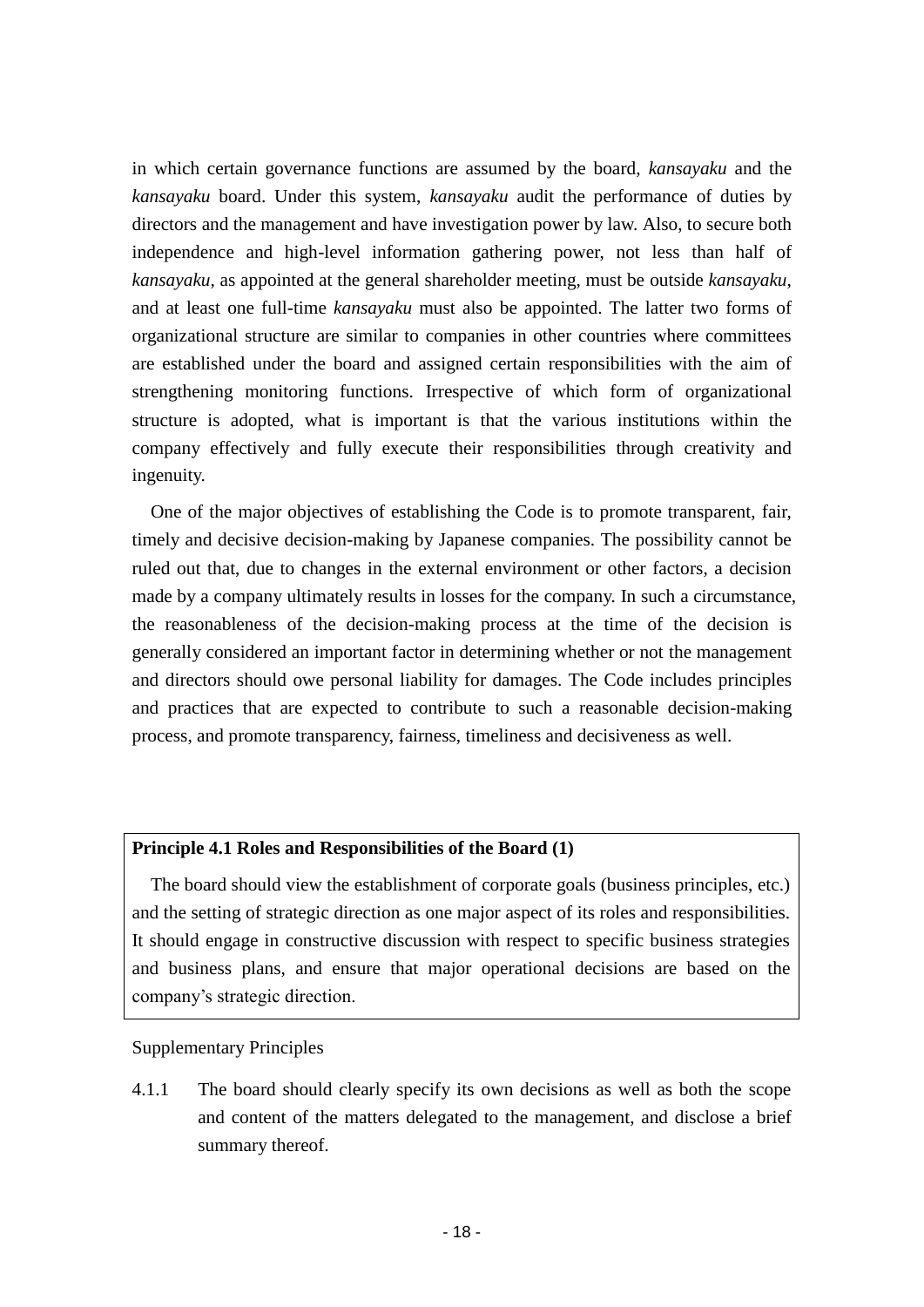- 4.1.2 Recognizing that a mid-term business plan (*chuuki keiei keikaku*) is a commitment to shareholders, the board and the senior management should do their best to achieve the plan. Should the company fail to deliver on its mid-term business plan, the reasons underlying the failure of achievement as well as the company's actions should be fully analyzed, an appropriate explanation should be given to shareholders, and analytic findings should be reflected in a plan for the ensuing years.
- 4.1.3 Based on the company objectives (business principles, etc.) and specific business strategies, the board should proactively engage in the appropriate oversightestablishment and implementation of a succession planning for the CEO and other top executives and appropriately oversee the systematic development of succession candidates, deploying sufficient time and resources.

#### **Principle 4.2 Roles and Responsibilities of the Board (2)**

The board should view the establishment of an environment that supports appropriate risk-taking by the senior management as a major aspect of its roles and responsibilities. It should welcome proposals from the management based on healthy entrepreneurship, fully examine such proposals from an independent and objective standpoint with the aim of securing accountability, and support timely and decisive decision-making by the senior management when approved plans are implemented.

Also, the remuneration of the management should include incentives such that it reflects mid- to long-term business results and potential risks, as well as promotes healthy entrepreneurship.

#### Supplementary Principle

4.2.1 In order for The board should design management remuneration to systems such that they operate as a healthy incentive forto generate sustainable growth, and determine actual remuneration amounts appropriately through objective and transparent procedures. tThe proportion of management remuneration linked to mid- to long-term results and the balance of cash and stock should be set appropriately.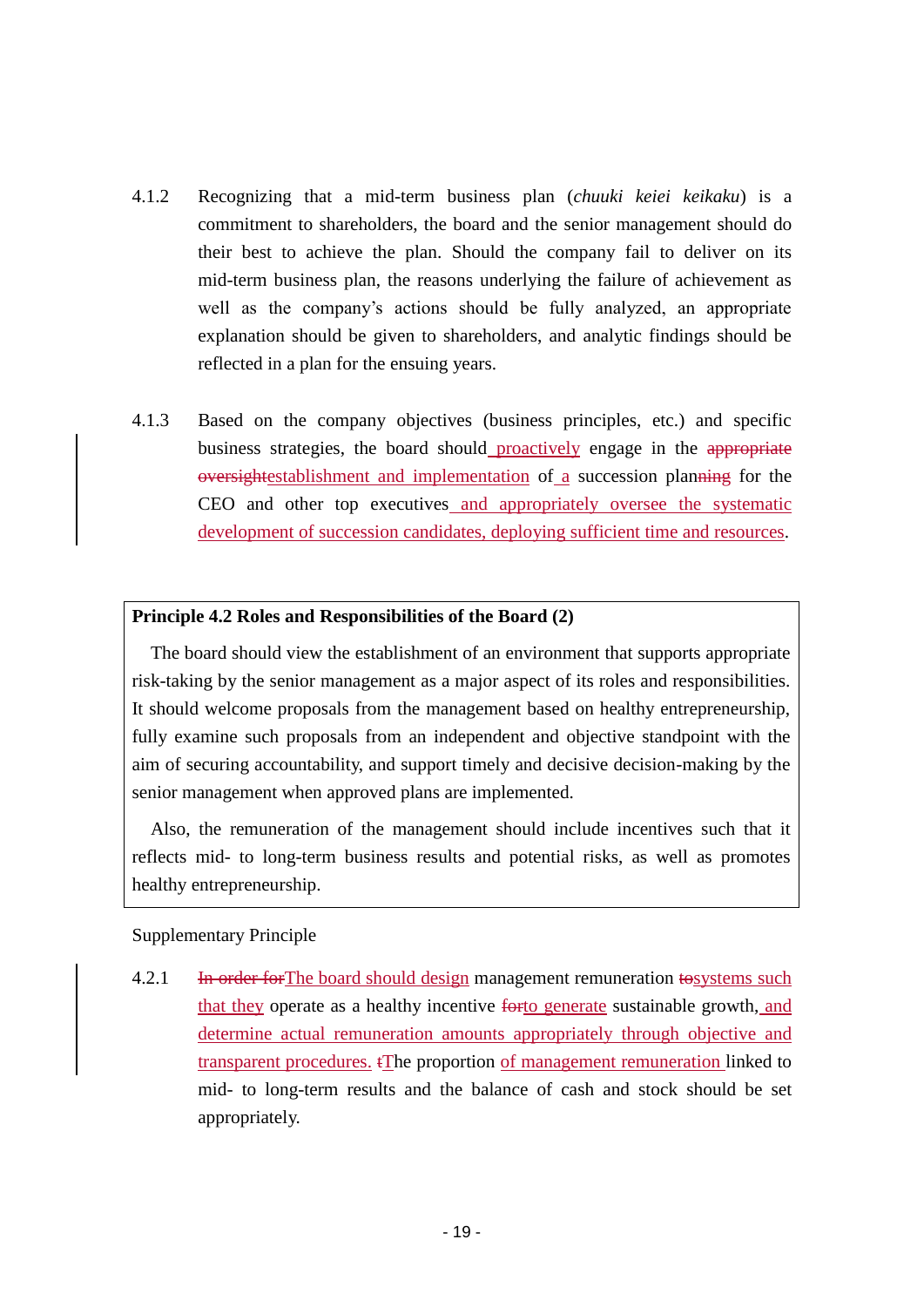#### **Principle 4.3 Roles and Responsibilities of the Board (3)**

The board should view the effective oversight of the management and directors from an independent and objective standpoint as a major aspect of its roles and responsibilities. It should appropriately evaluate company performance and reflect the evaluation in its assessment of the senior management.

In addition, the board should engage in oversight activities in order to ensure timely and accurate information disclosure, and should establish appropriate internal control and risk management systems.

Also, the board should appropriately deal with any conflict of interests that may arise between the company and its related parties, including the management and controlling shareholders.

Supplementary Principles

- 4.3.1 The board should ensure that the appointment and dismissal of the senior management are based on highly transparent and fair procedures and reflect the results of company performancevia an appropriate evaluation of the company's business results.
- 4.3.2 Because the appointment/dismissal of the CEO is the most important strategic decision for a company, the board should appoint a qualified CEO through objective, timely, and transparent procedures, deploying sufficient time and resources.
- 4.3.3 The board should establish objective, timely, and transparent procedures such that a CEO is dismissed when it is determined, via an appropriate evaluation of the company's business results, that the CEO is not adequately fulfilling the CEO's responsibilities.
- 4.3.24 The establishment of effective internal control and proactive risk management systems for compliance and financial reporting has the potential of supporting sound risk-taking. The board should place priority on the appropriate establishment of such systems and the oversight of whether they effectively operate, and should not limit itself to the examination of compliance with respect to specific business operations.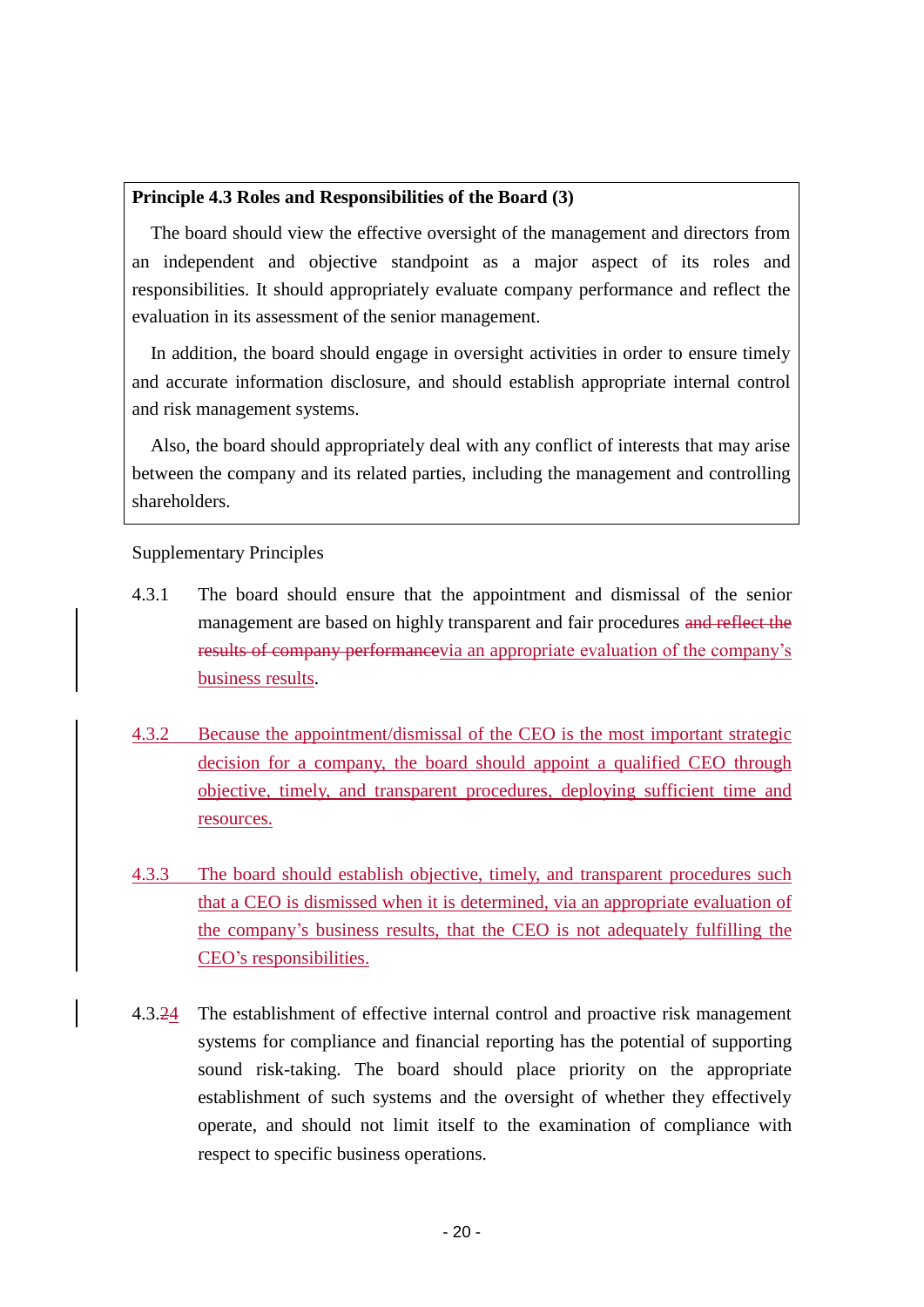#### **Principle 4.4 Roles and Responsibilities of** *Kansayaku* **and the** *Kansayaku* **Board**

*Kansayaku* and the *kansayaku* board should bear in mind their fiduciary responsibilities to shareholders and make decisions from an independent and objective standpoint when executing their roles and responsibilities including the audit of the performance of directors' duties, appointment and dismissal of external auditors and the determination of auditor remuneration.

Although so-called "defensive functions," such as business and accounting audits, are part of the roles and responsibilities expected of *kansayaku* and the *kansayaku* board, in order to fully perform their duties, it would not be appropriate for *kansayaku* and the *kansayaku* board to interpret the scope of their function too narrowly, and they should positively and proactively exercise their rights and express their views at board meetings and to the management.

Supplementary Principle

4.4.1 Given that not less than half of the *kansayaku* board must be composed of outside *kansayaku* and that at least one full-time *kansayaku* must be appointed in accordance with the Companies Act, the *kansayaku* board should, from the perspective of fully executing its roles and responsibilities, increase its effectiveness through an organizational combination of the independence of the former and the information gathering power of the latter. In addition, *kansayaku* or the *kansayaku* board should secure cooperation with outside directors so that such directors can strengthen their capacity to collect information without having their independence jeopardized.

#### **Principle 4.5 Fiduciary Responsibilities of Directors and** *Kansayaku*

With due attention to their fiduciary responsibilities to shareholders, the directors, *kansayaku* and the management of companies should secure the appropriate cooperation with stakeholders and act in the interest of the company and the common interests of its shareholders.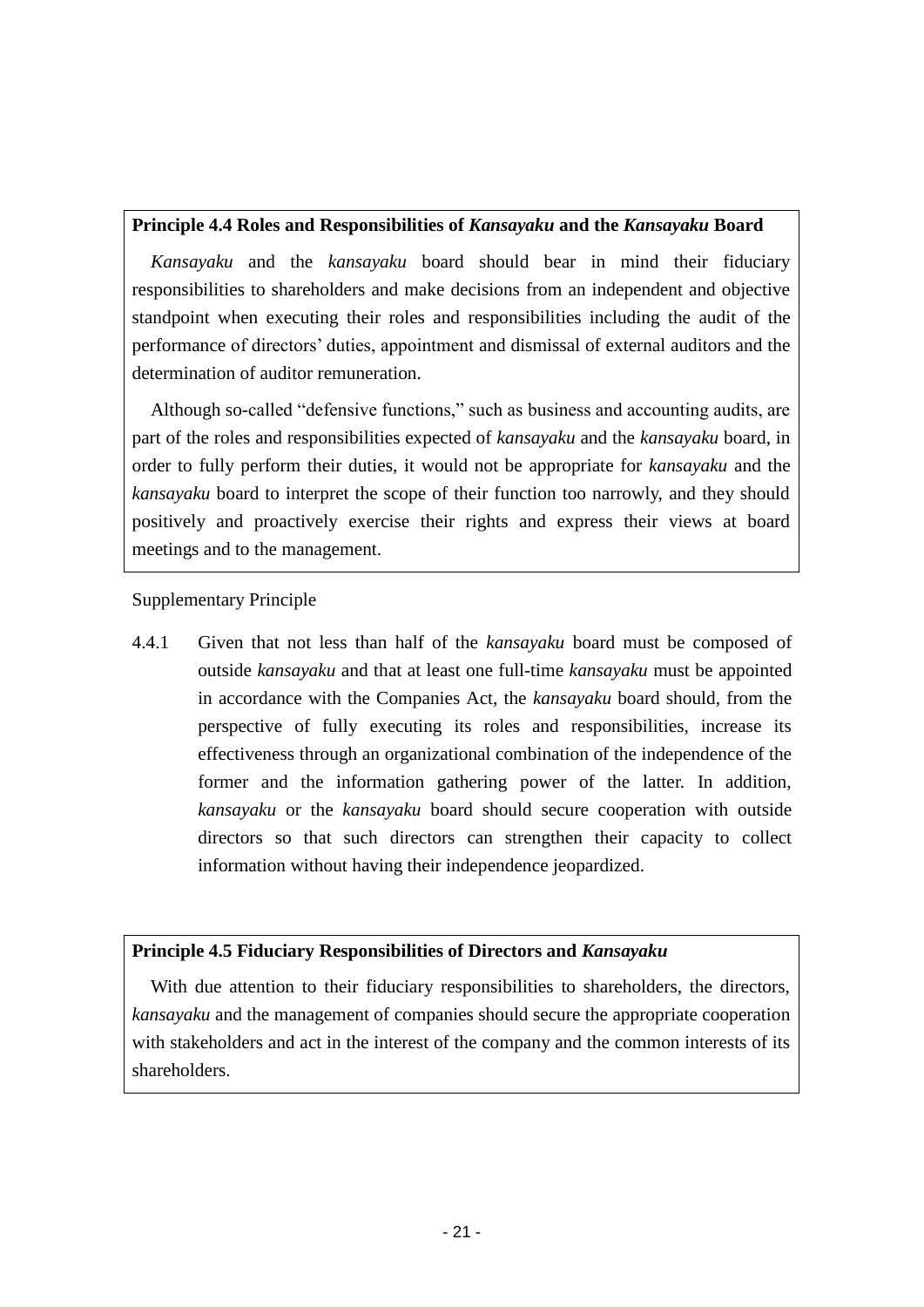#### **Principle 4.6 Business Execution and Oversight of the Management**

In order to ensure effective, independent and objective oversight of the management by the board, companies should consider utilizing directors who are neither involved in business execution nor have close ties with the management.

#### **Principle 4.7 Roles and Responsibilities of Independent Directors**

Companies should make effective use of independent directors<sup>9</sup>, taking into consideration the expectations listed below with respect to their roles and responsibilities:

- i) Provision of advice on business policies and business improvement based on their knowledge and experience with the aim to promote sustainable corporate growth and increase corporate value over the mid- to long-term;
- ii) Monitoring of the management through important decision-making at the board including the appointment and dismissal of the senior management;
- iii) Monitoring of conflicts of interest between the company and the management or controlling shareholders; and
- iv) Appropriately representing the views of minority shareholders and other stakeholders in the boardroom from a standpoint independent of the management and controlling shareholders.

#### **Principle 4.8 Effective Use of Independent Directors**

1

Independent directors should fulfill their roles and responsibilities with the aim of contributing to sustainable growth of companies and increasing corporate value over the mid- to long-term. Companies should therefore appoint at least two independent directors that sufficiently have such qualities.

Irrespective of the above, if a company in its own judgement believes it needs to appoint at least one-third of directors as independent directors based on a broad

<sup>&</sup>lt;sup>9</sup> Independent director: The listing rules of securities exchanges provide that the outside directors, as defined in the Companies Act, are independent directors where they satisfy independence criteria of securities exchanges and the company determines that they do not have the possibility of conflicts of interest with its shareholders.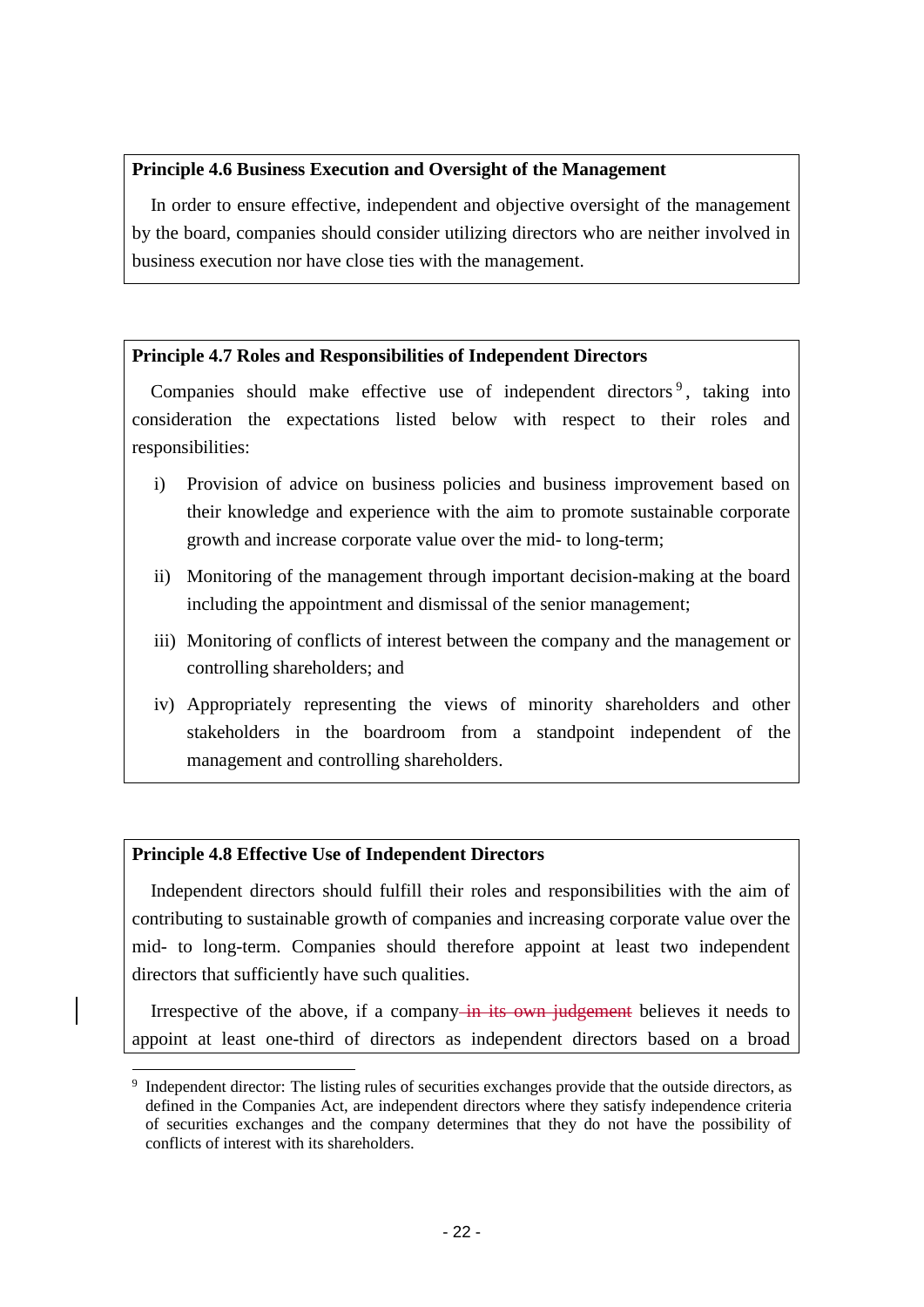consideration of factors such as the industry, company size, business characteristics, organizational structure and circumstances surrounding the company, it should disclose a roadmap for doing soappoint a sufficient number of independent directors.

#### Supplementary Principles

- 4.8.1 In order to actively contribute to discussions at the board, independent directors should endeavor to exchange information and develop a shared awareness among themselves from an independent and objective standpoint. Regular meetings consisting solely of independent directors (executive sessions) would be one way of achieving this.
- 4.8.2 Independent directors should endeavor to establish a framework for communicating with the management and for cooperating with *kansayaku* or the *kansayaku* board by, for example, appointing the lead independent director from among themselves.

#### **Principle 4.9 Independence Standards and Qualification for Independent Directors**

Boards should establish and disclose independence standards aimed at securing effective independence of independent directors, taking into consideration the independence criteria set by securities exchanges. The board should endeavor to select independent director candidates who are expected to contribute to frank, active and constructive discussions at board meetings.

#### **Principle 4.10 Use of Optional Approach**

In adopting the most appropriate organizational structure (as stipulated by the Companies Act) that is suitable for a company's specific characteristics, companies should employ optional approaches, as necessary, to further enhance governance functions.

#### Supplementary Principle

4.10.1 If the organizational structure of a company is either Company with *Kansayaku* Board or Company with Supervisory Committee and independent directors do not compose a majority of the board, in order to strengthen the independence,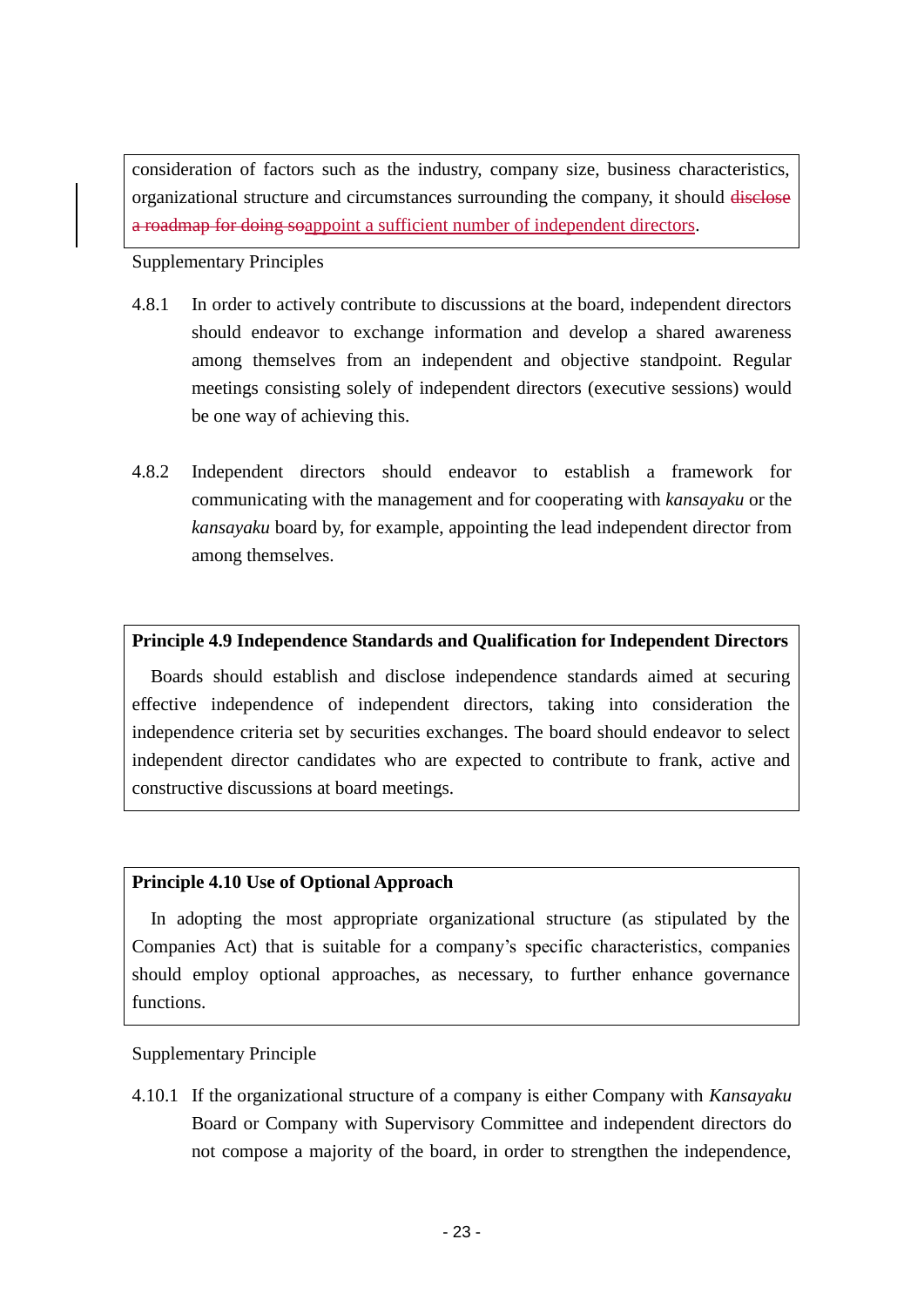objectivity and accountability of board functions on the matters of nomination and remuneration of the senior management and directors, the company should seek appropriate involvement and advice from independent directors in the examination of such important matters as nominations and remuneration by, for example, establishing optionalindependent advisory committees under the board, such as an optional<sup>10</sup> nomination committee and an optional remuneration committee, to which independent directors make significant contributions.

#### **Principle 4.11 Preconditions for Board and** *Kansayaku* **Board Effectiveness**

The board should be well balanced in knowledge, experience and skills in order to fulfill its roles and responsibilities, and it should be constituted in a manner to achieve both diversity, including gender and international experience, and appropriate size. In addition, persons with appropriate experience and skills as well as necessary knowledge on finance, accounting, and the law should be appointed as *kansayaku*. In particular, at least one person who has appropriates ufficient expertise on finance and accounting should be appointed as *kansayaku*.

The board should endeavor to improve its function by analyzing and evaluating effectiveness of the board as a whole.

#### Supplementary Principles

1

- 4.11.1 The board should have a view on the appropriate balance between knowledge, experience and skills of the board as a whole, and also on diversity and appropriate board size. Consistent with its view, the board should establish policies and procedures for nominating directors and disclose them along with its view.
- 4.11.2 Outside directors, outside *kansayaku*, and other directors and *kansayaku* should devote sufficient time and effort required to appropriately fulfill their respective roles and responsibilities*.* Therefore, where directors and *kansayaku* also serve as directors, *kansayaku* or the management at other companies, such positions

<sup>10</sup> If a company is either a Company with *Kansayaku* Board or Company with Supervisory Committee, the company is not required to establish a nomination committee or a remuneration committee by the Companies Act. However, the company may establish such committees on its own initiative.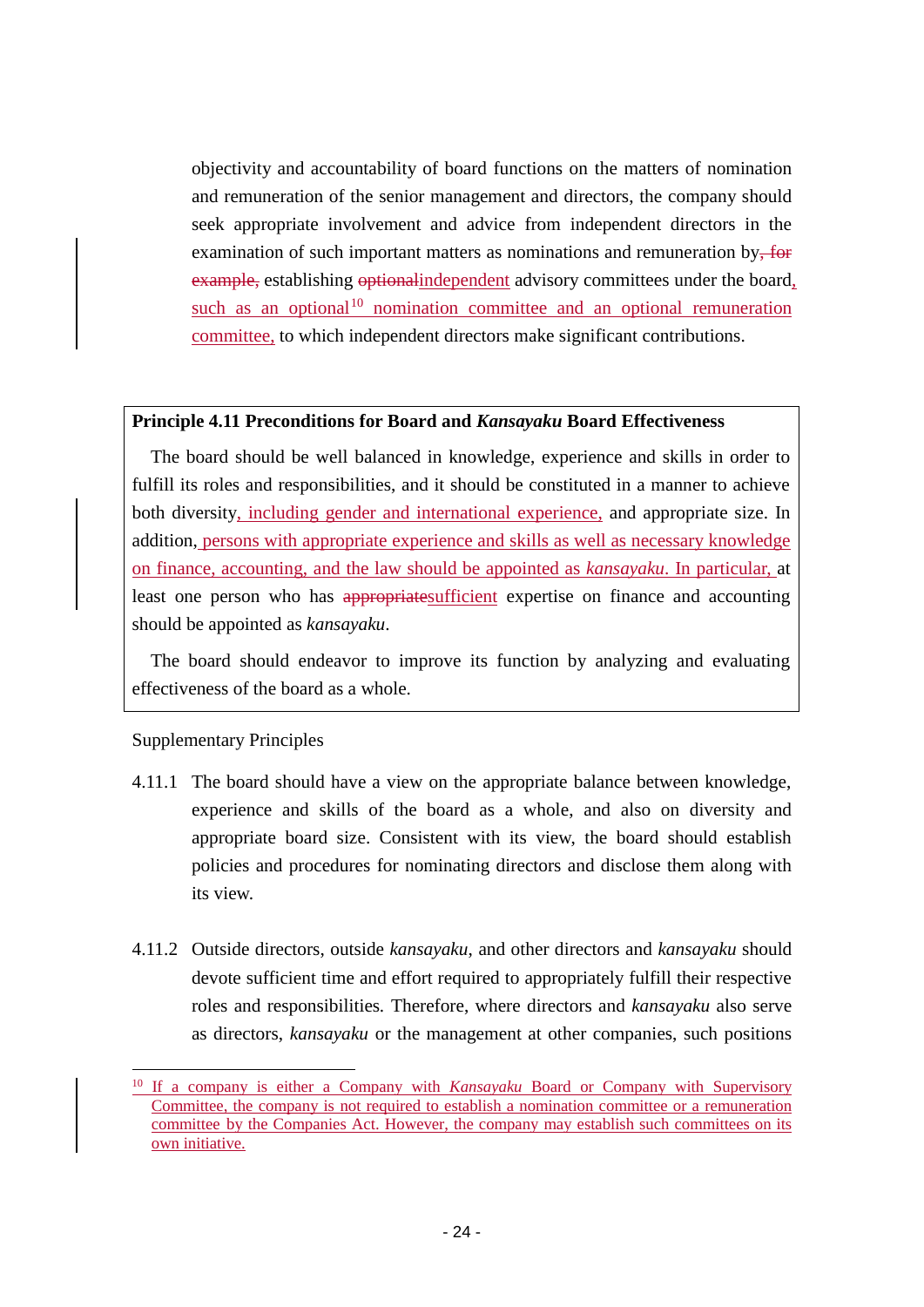should be limited to a reasonable number and disclosed each year.

4.11.3 Each year the board should analyze and evaluate its effectiveness as a whole, taking into consideration the relevant matters, including the self-evaluations of each director. A summary of the results should be disclosed.

#### **Principle 4.12 Active Board Deliberations**

The board should endeavor to foster a climate where free, open and constructive discussions and exchanges of views take place, including the raising of concerns by outside directors.

#### Supplementary Principle

- 4.12.1 The board should ensure the following in relation to the operation of board meetings and should attempt to make deliberations active:
	- i) Materials for board meetings are distributed sufficiently in advance of the meeting date;
	- ii) In addition to board materials and as necessary, sufficient information is provided to directors by the company (where appropriate, the information should be organized and/or analyzed to promote easy understanding);
	- iii) The schedule of board meetings for the current year and anticipated agenda items are determined in advance;
	- iv) The number of agenda items and the frequency of board meetings are set appropriately; and
	- v) Sufficient time for deliberations.

#### **Principle 4.13 Information Gathering and Support Structure**

In order to fulfill their roles and responsibilities, directors and *kansayaku* should proactively collect information, and as necessary, request the company to provide them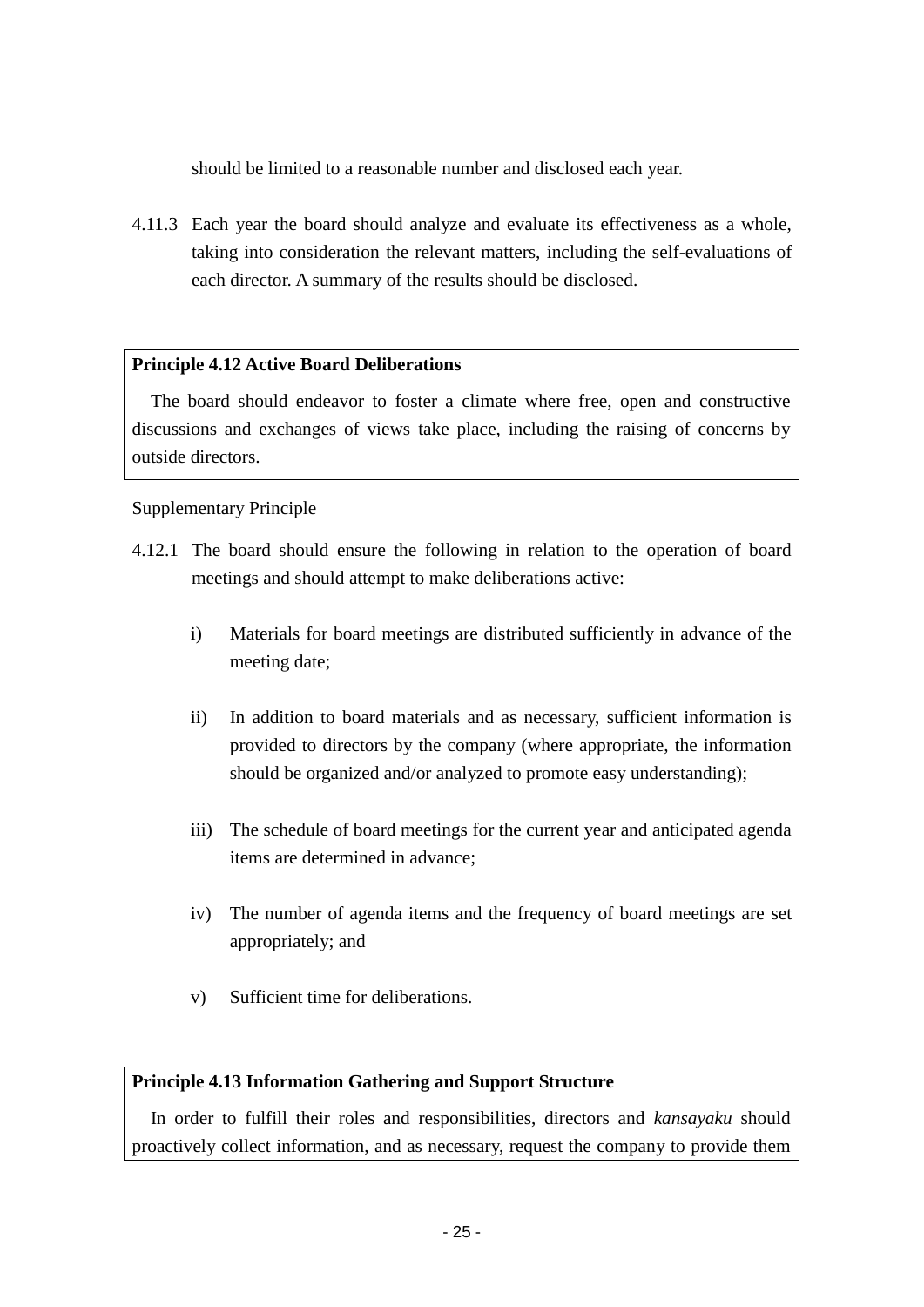with additional information.

Also, companies should establish a support structure for directors and *kansayaku,* including providing sufficient staff.

The board and the *kansayaku* board should verify whether information requested by directors and *kansayaku* is provided smoothly.

#### Supplementary Principles

- 4.13.1 Directors, including outside directors, should request the company to provide them with additional information, where deemed necessary from the perspective of contributing to transparent, fair, timely and decisive decision-making. In addition, *kansayaku,* including outside *kansayaku,* should collect information appropriately, including the use of their statutory investigation power.
- 4.13.2 Directors and *kansayaku* should consider consulting with external specialists at company expense, where they deem it necessary.
- 4.13.3 Companies should ensure coordination between the internal audit department, directors and *kansayaku*. In addition, companies should take measures to adequately provide necessary information to outside directors and outside *kansayaku*. One example would be the appointment of an individual who is responsible for communicating and handling requests within the company such that the requests for information about the company by outside directors and outside *kansayaku* are appropriately processed.

#### **Principle 4.14 Director and** *Kansayaku* **Training**

New and incumbent directors and *kansayaku* should deepen their understanding of their roles and responsibilities as a critical governance body at a company, and should endeavor to acquire and update necessary knowledge and skills. Accordingly, companies should provide and arrange training opportunities suitable to each director and *kansayaku* along with financial support for associated expenses. The board should verify whether such opportunities and support are appropriately provided.

#### Supplementary Principles

4.14.1 Directors and *kansayaku*, including outside directors and outside *kansayaku*,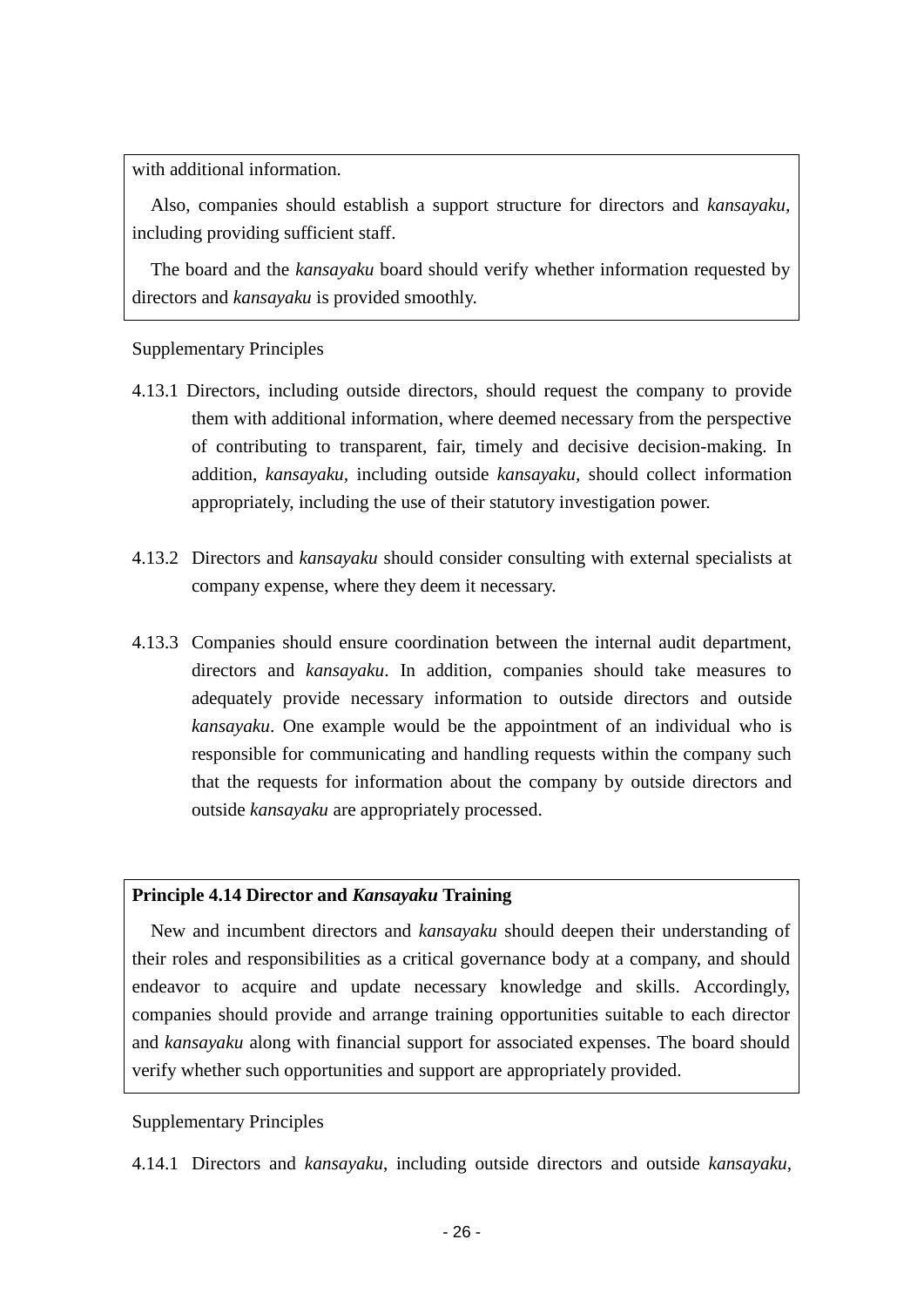should be given the opportunity when assuming their position to acquire necessary knowledge on the company's business, finances, organization and other matters, and fully understand the roles and responsibilities, including legal liabilities, expected of them. Incumbent directors should also be given a continuing opportunity to renew and update such knowledge as necessary.

4.14.2 Companies should disclose their training policy for directors and *kansayaku*.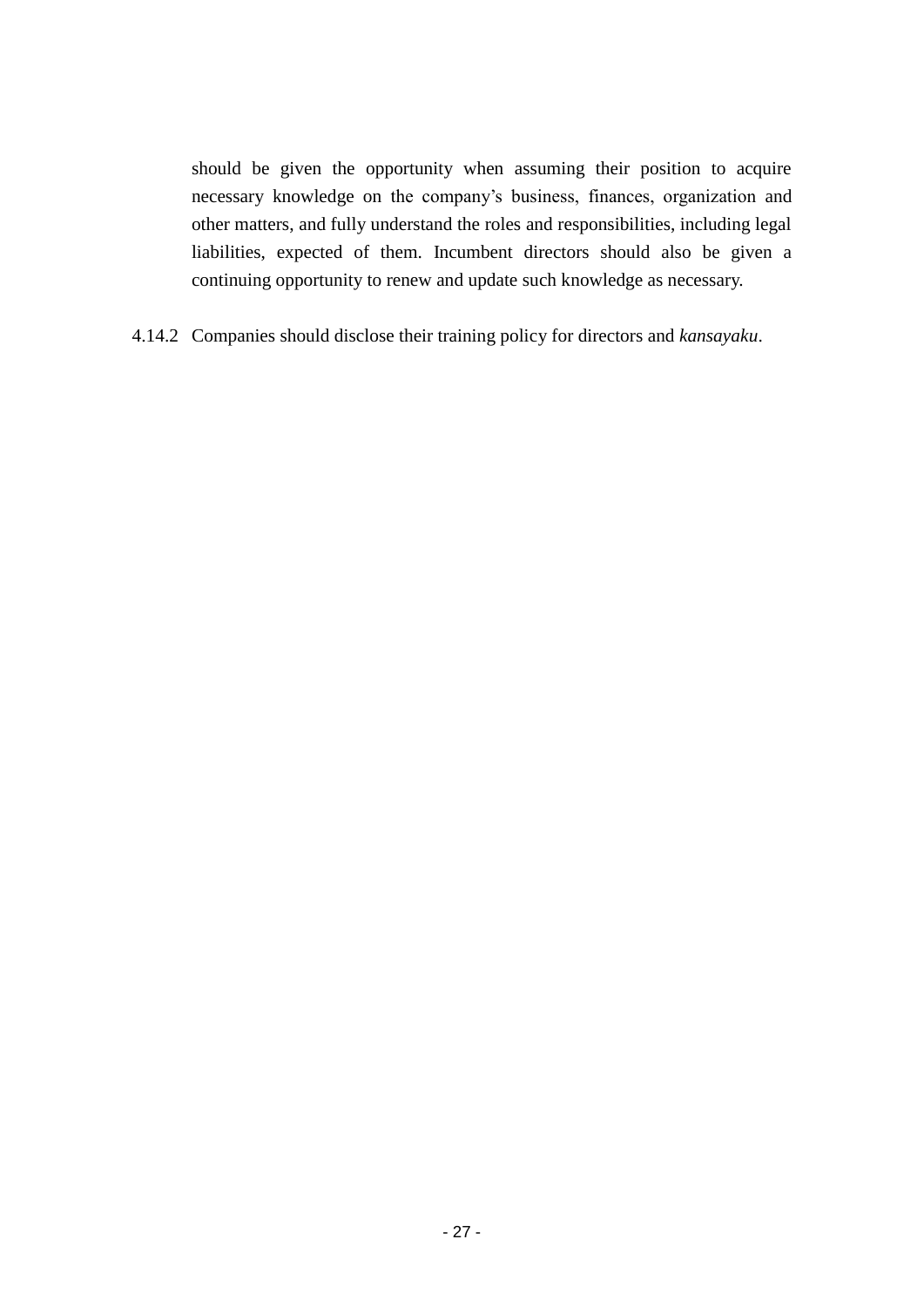#### **Section 5: Dialogue with Shareholders**

#### **General Principle 5**

In order to contribute to sustainable growth and the increase of corporate value over the mid- to long-term, companies should engage in constructive dialogue with shareholders even outside the general shareholder meeting.

During such dialogue, senior management and directors, including outside directors, should listen to the views of shareholders and pay due attention to their interests and concerns, clearly explain business policies to shareholders in an understandable manner so as to gain their support, and work for developing a balanced understanding of the positions of shareholders and other stakeholders and acting accordingly.

#### Notes

With the establishment of Japan's Stewardship Code, institutional investors are encouraged to engage in purposeful dialogue (engagement) based on the in-depth knowledge of investee companies and their business environment.

Regularly engaging in dialogue with shareholders to gain their understanding of specific business strategies and business plans and taking appropriate action when there are concerns are extraordinarily useful for companies to strengthen the foundations of management legitimacy and support their efforts to generate sustainable growth. Although the management and directors have opportunities to interact and exchange views with employees, business partners and financial institutions on a daily basis, these stakeholders are all creditors. In contrast, the management and directors typically have limited interactions with shareholders. If the senior management and directors give due attention to the views of shareholders through dialogue, they can absorb views and analyses of business management from the perspective of capital providers. Dialogue with shareholders should also inspire healthy entrepreneurship in the management and directors and thereby contribute to sustainable corporate growth.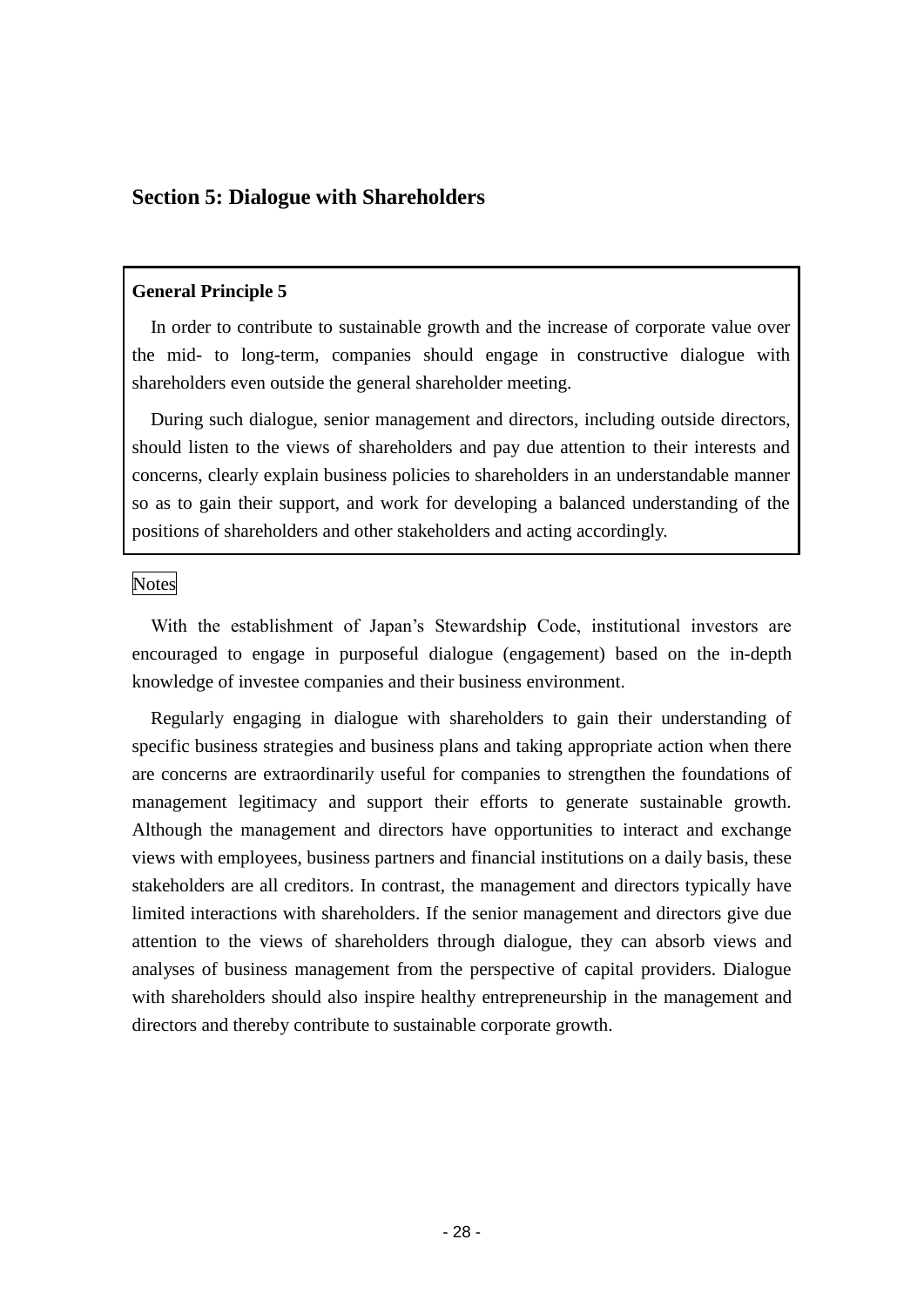#### **Principle 5.1 Policy for Constructive Dialogue with Shareholders**

Companies should, positively and to the extent reasonable, respond to the requests from shareholders to engage in dialogue (management meetings) so as to support sustainable growth and increase corporate value over the mid- to long-term. The board should establish, approve and disclose policies concerning the measures and organizational structures aimed at promoting constructive dialogue with shareholders.

Supplementary Principles

- 5.1.1 Taking the requests and interests of shareholders into consideration, to the extent reasonable, the senior management and directors, including outside directors, should have a basic position to engage in dialogue (management meetings) with shareholders.
- 5.1.2 At minimum, policies for promoting constructive dialogue with shareholders should include the following:
	- i) Appointing a member of the management or a director who is responsible for overseeing and ensuring that constructive dialogue takes place, including the matters stated in items ii) to v) below;
	- ii) Measures to ensure positive cooperation between internal departments such as investor relations, corporate planning, general affairs, corporate finance, accounting and legal affairs with the aim of supporting dialogue;
	- iii) Measures to promote opportunities for dialogue aside from individual meetings (e.g., general investor meetings and other IR activities);
	- iv) Measures to appropriately and effectively relay shareholder views and concerns learned through dialogue to the senior management and the board; and
	- v) Measures to control insider information when engaging in dialogue.